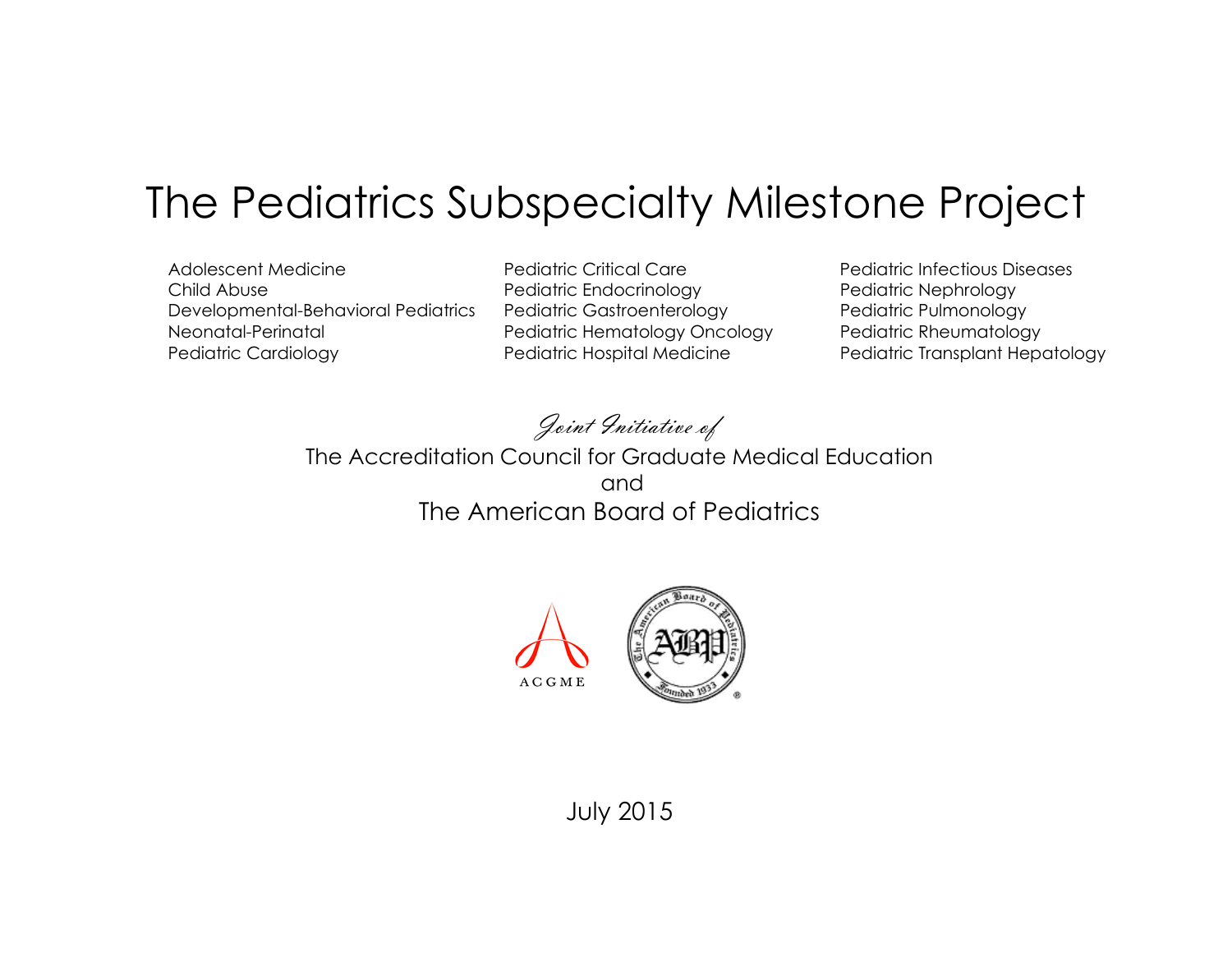## The Pediatrics Subspecialty Milestone Project

The Milestones are designed only for use in assessment of fellow in the context of their participation in ACGME-accredited residency or fellowship programs. The Milestones, in the context of the entrustable professional activities (EPAs) identified for a given subspecialty practice, provide a framework for the assessment of the development of fellows in key dimensions of the elements of physician competency in a subspecialty. They neither represent the entirety of the dimensions of the six domains of physician competency, nor are they designed to be relevant in any other context.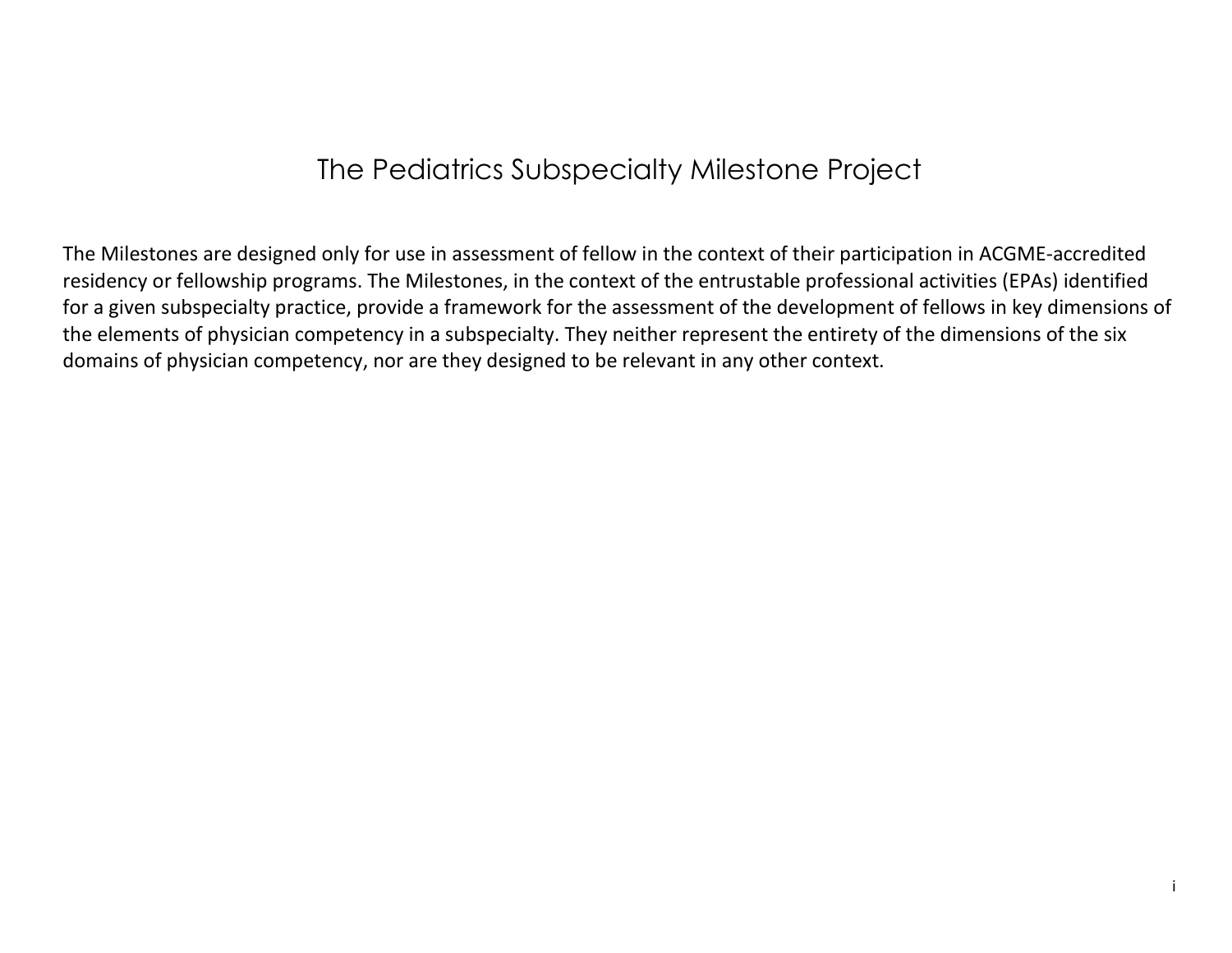### **Pediatrics Milestones Working Group Pediatrics Milestones Advisory Group**

Chair: Carol Carraccio, MD, MA Chair: Carol Aschenbrener, MD Bradley Benson, MD **Richard Behrman, MD** Ann Burke, MD **Timothy Brigham, MDiv, PhD** Robert Englander, MD, MPH Stephen Clyman, MD Susan Guralnick, MD **Example 2018** Susan Guralnick, MD Patricia Hicks, MD, MHPE M. Douglas Jones Jr., MD Stephen Ludwig, MD Gail McGuinness, MD Daniel Schumacher, MD Victoria Norwood, MD Jerry Vasilias, PhD **Robert Perelman, MD** 

William Raszka, MD Theodore Sectish, MD Susan Swing, PhD

#### **Pediatrics Subspecialty Milestones Advisory Group**

Carol Carraccio, MD Joseph Gilhooly, MD

Richard Mink, MD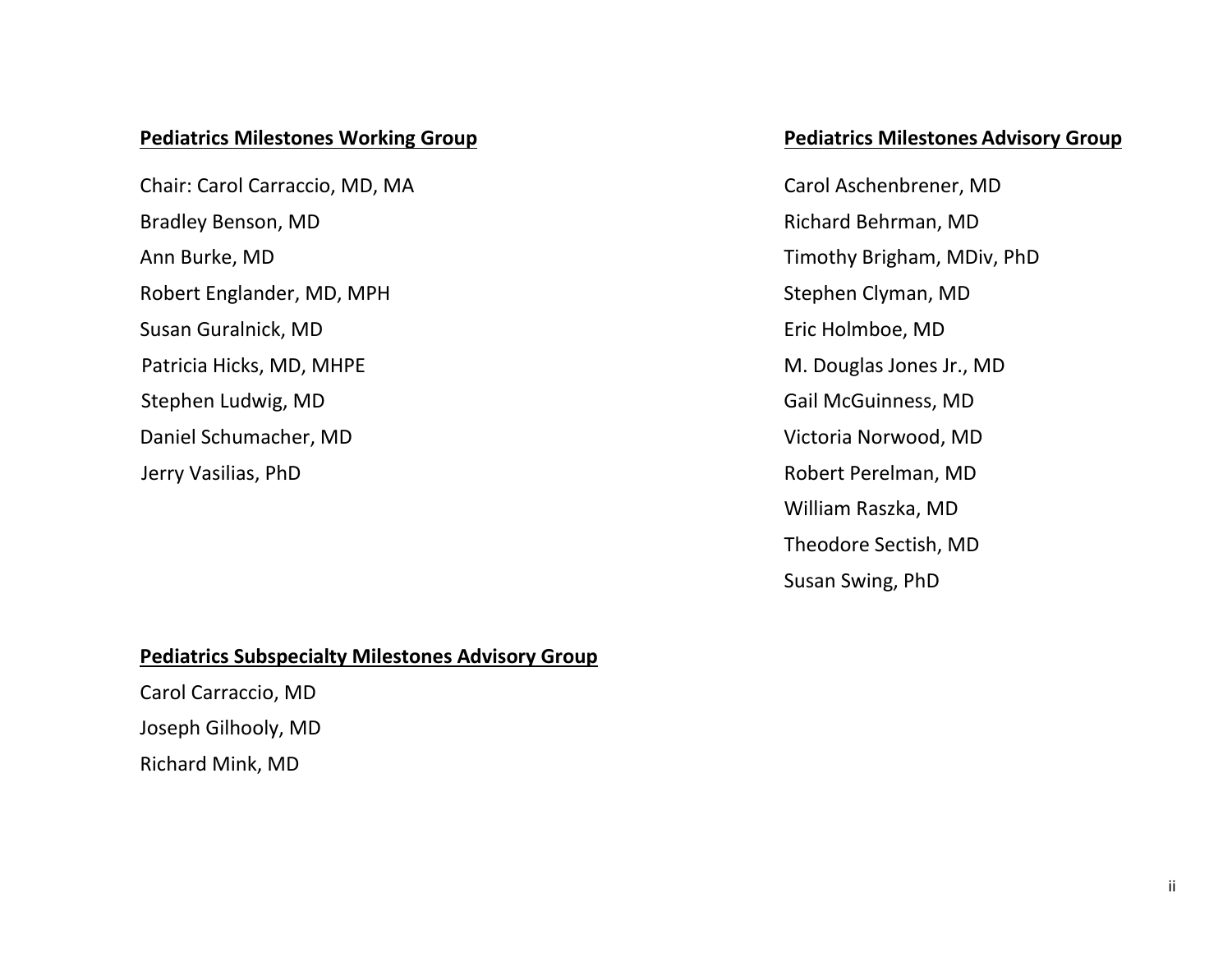### **Milestone Reporting**

This document presents milestones designed for programs to use in semi-annual review of fellow performance and reporting to the ACGME. Milestones are knowledge, skills, attitudes, and other attributes for each of the ACGME competencies organized in a developmental framework from less to more advanced. The Pediatrics Subspecialty Milestones are designed to describe changes in observable attributes of the learner across the continuum of medical education from residency through fellowship into practice. In the initial years of implementation, the Review Committee will examine Milestone performance data for each program's fellows as one element in the Next Accreditation System (NAS) to determine whether fellows overall are progressing.

For each reporting period, review and reporting will involve selecting the level of milestones that best describes each fellow's current performance level in relation to those milestones. Milestones are arranged into levels (see the figure on page iv). Progressing from Level 1 to Level 5 is synonymous with moving from novice to expert in the subspecialty. Selection of a level implies that the fellow substantially demonstrates the milestones in that level, as well as those in lower levels.

#### **Additional Notes**

Level 4 is designed as the graduation *target* but does *not* represent a graduation *requirement*. Making decisions about readiness for graduation is the purview of the residency program director (See the Milestones FAQ for further discussion of this issue: "Can a resident/fellow graduate if he or she does not reach every milestone?"). Study of Milestone performance data will be required before the ACGME and its partners will be able to determine whether Level 4 milestones and milestones in lower levels are in the appropriate level within the developmental framework, and whether Milestone data are of sufficient quality to be used for high stakes decisions.

*Answers to Frequently Asked Questions about Milestones are available on the Milestones web page: [http://www.acgme.org/acgmeweb/Portals/0/MilestonesFAQ.pdf.](http://www.acgme.org/acgmeweb/Portals/0/MilestonesFAQ.pdf)*

*A full report on the Pediatrics Milestone Project, including background information on each set of Milestones, is located at [http://www.acgme.org/acgmeweb/Portals/0/PDFs/Milestones/320\\_PedsMilestonesProject.pdf](http://www.acgme.org/acgmeweb/Portals/0/PDFs/Milestones/320_PedsMilestonesProject.pdf)*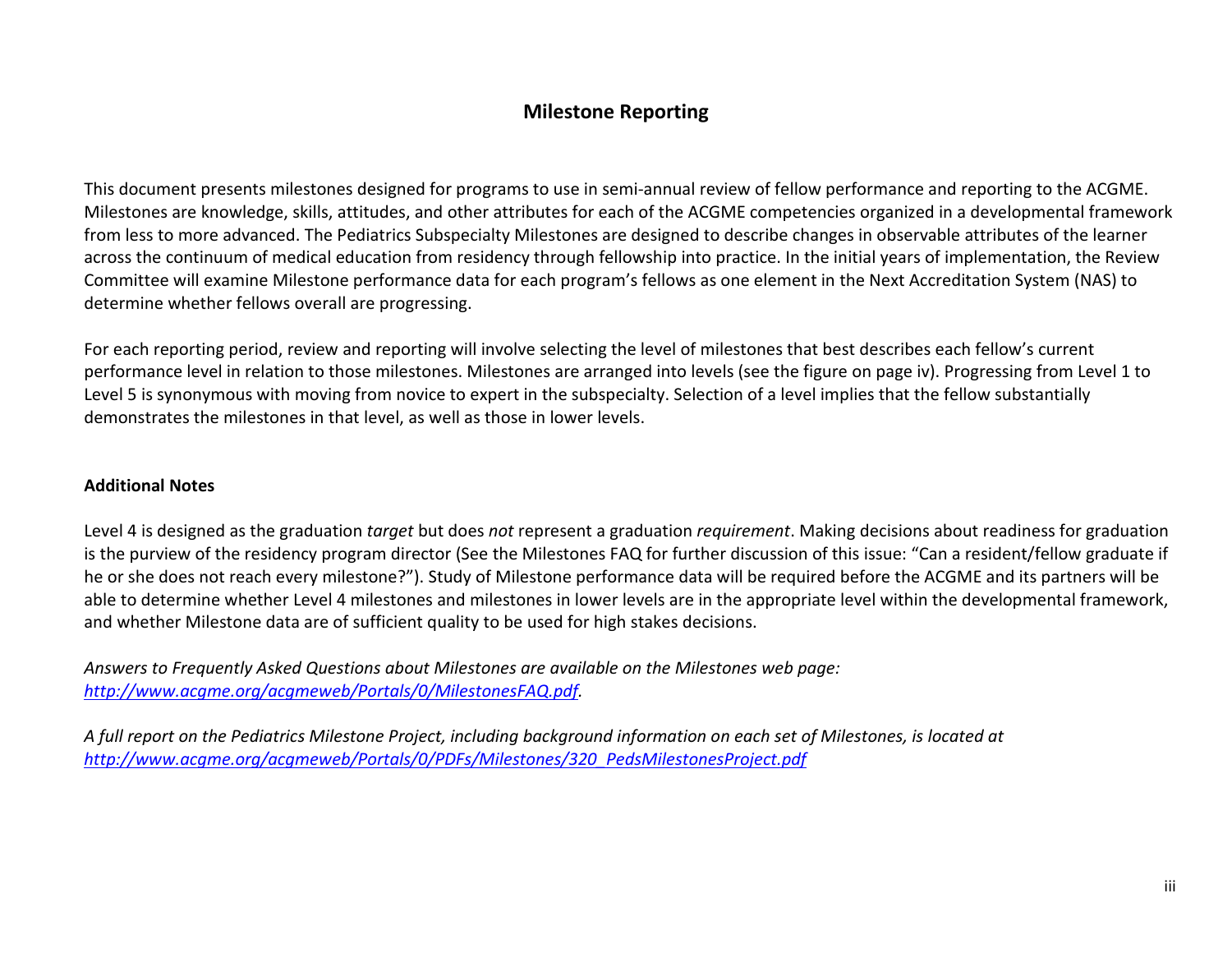The figure below presents an example set of milestones for one sub-competency in the same format as the Milestone Report Worksheet. For each reporting period, a fellow's performance on the milestones for each sub-competency will be indicated by:

- selecting the level of milestones that best describes that fellow's performance in relation to those milestones or
- selecting the "Not yet Assessable" response option. This option should be used only when a fellow has not yet had a learning experience in the sub-competency.

| PBLI3. Systematically analyze practice using quality improvement methods, and implement changes with the goal of practice improvement                                                                                                                                                                                                                           |                                                                                                                                                                                                                                                                                                            |                                                                                                                                                                                                                                                                                                                 |                                                                                                                                                                                                                                                                                                                                         |                                                                                                                                                                                                                                                                                                                                                                                    |                                                                                                                                                                                                                                                                                                                                                                               |  |  |  |  |  |  |
|-----------------------------------------------------------------------------------------------------------------------------------------------------------------------------------------------------------------------------------------------------------------------------------------------------------------------------------------------------------------|------------------------------------------------------------------------------------------------------------------------------------------------------------------------------------------------------------------------------------------------------------------------------------------------------------|-----------------------------------------------------------------------------------------------------------------------------------------------------------------------------------------------------------------------------------------------------------------------------------------------------------------|-----------------------------------------------------------------------------------------------------------------------------------------------------------------------------------------------------------------------------------------------------------------------------------------------------------------------------------------|------------------------------------------------------------------------------------------------------------------------------------------------------------------------------------------------------------------------------------------------------------------------------------------------------------------------------------------------------------------------------------|-------------------------------------------------------------------------------------------------------------------------------------------------------------------------------------------------------------------------------------------------------------------------------------------------------------------------------------------------------------------------------|--|--|--|--|--|--|
| Not yet<br>Assessable                                                                                                                                                                                                                                                                                                                                           | Level 1                                                                                                                                                                                                                                                                                                    | Level 2                                                                                                                                                                                                                                                                                                         | Level 3                                                                                                                                                                                                                                                                                                                                 | Level 4                                                                                                                                                                                                                                                                                                                                                                            | Level 5                                                                                                                                                                                                                                                                                                                                                                       |  |  |  |  |  |  |
|                                                                                                                                                                                                                                                                                                                                                                 | Unable to gain insight from<br>encounters due to a lack of<br>reflection on practice; does not<br>understand the principles of<br>quality improvement<br>methodology or change<br>management; is defensive<br>when faced with data on<br>performance improvement<br>opportunities within one's<br>practice | Able to gain insight from<br>reflection on individual<br>patient encounters, but<br>potential improvements<br>are limited by a lack of<br>systematic improvement<br>strategies and team<br>approach; is dependent<br>upon external prompts to<br>define improvement<br>opportunities at the<br>population level | Able to gain insight for<br>improvement<br>opportunities from<br>reflection on both<br>individual patients and<br>populations; grasps<br>improvement<br>methodologies enough to<br>apply to populations; is still<br>reliant on external<br>prompts to inform and<br>prioritize improvement<br>opportunities at the<br>population level | Able to use both individual<br>encounters and population<br>data to drive improvement<br>using improvement<br>methodology; analyzes<br>one's own data on a<br>continuous basis, without<br>reliance on external forces.<br>to prioritize improvement<br>efforts, and uses that<br>analysis in an iterative<br>process for improvement;<br>is able to lead a team in<br>improvement | In addition to<br>demonstrating continuous<br>improvement activities and<br>appropriately utilizing<br>quality improvement<br>methodologies, thinks and<br>acts systemically to try to<br>use one's own successes to<br>benefit other practices.<br>systems, or populations; is<br>open to analysis that at<br>times requires course<br>correction to optimize<br>improvement |  |  |  |  |  |  |
|                                                                                                                                                                                                                                                                                                                                                                 |                                                                                                                                                                                                                                                                                                            |                                                                                                                                                                                                                                                                                                                 |                                                                                                                                                                                                                                                                                                                                         |                                                                                                                                                                                                                                                                                                                                                                                    |                                                                                                                                                                                                                                                                                                                                                                               |  |  |  |  |  |  |
| Comments:                                                                                                                                                                                                                                                                                                                                                       |                                                                                                                                                                                                                                                                                                            |                                                                                                                                                                                                                                                                                                                 |                                                                                                                                                                                                                                                                                                                                         |                                                                                                                                                                                                                                                                                                                                                                                    |                                                                                                                                                                                                                                                                                                                                                                               |  |  |  |  |  |  |
| Selecting a response box in the middle of a<br>Selecting a response box on the line in between levels<br>level implies that milestones in that level and<br>indicates that milestones in lower levels have been<br>in lower levels have been substantially<br>substantially demonstrated as well as some milestones<br>demonstrated.<br>in the higher level(s). |                                                                                                                                                                                                                                                                                                            |                                                                                                                                                                                                                                                                                                                 |                                                                                                                                                                                                                                                                                                                                         |                                                                                                                                                                                                                                                                                                                                                                                    |                                                                                                                                                                                                                                                                                                                                                                               |  |  |  |  |  |  |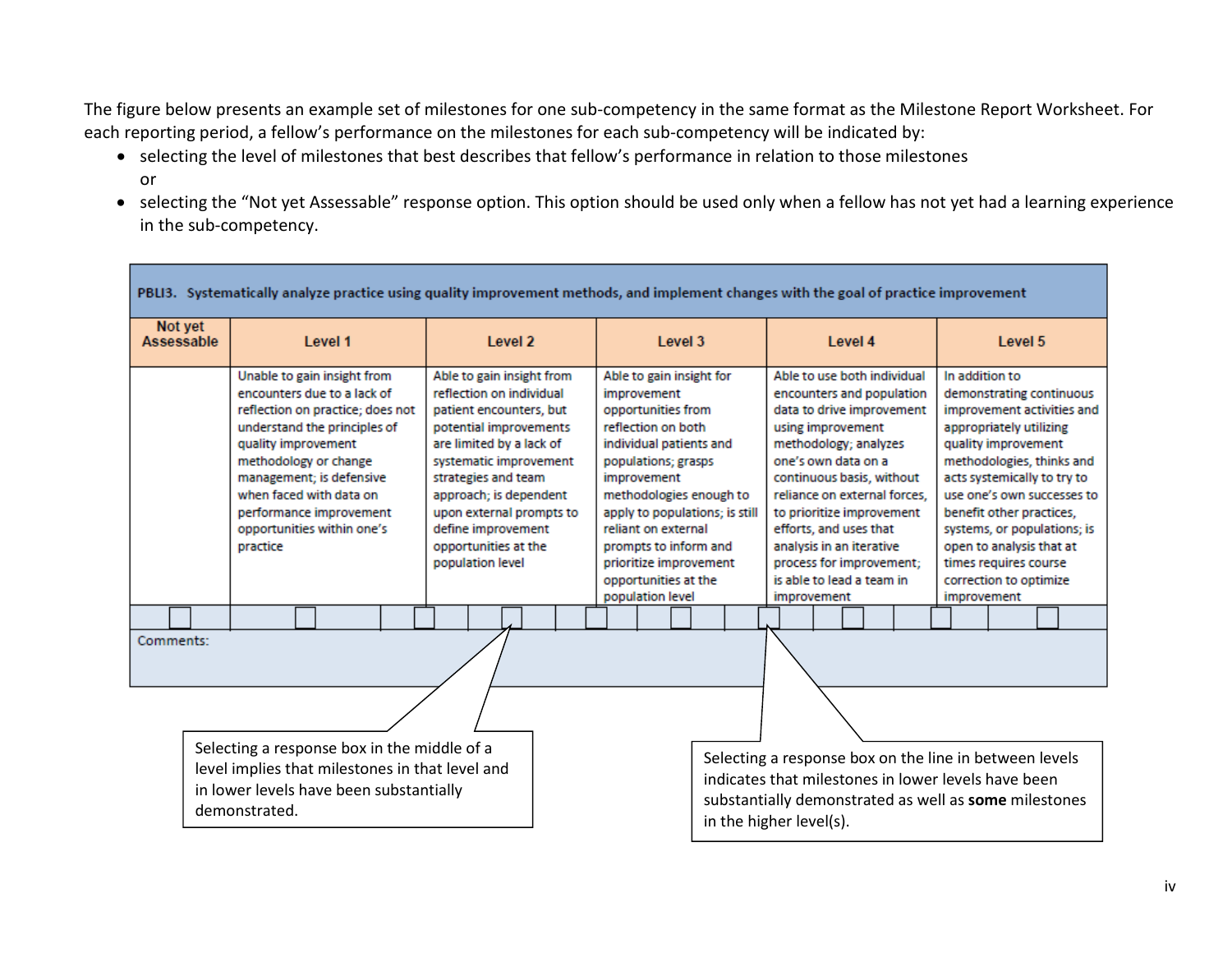#### **PEDIATRICS SUBSPECIALTY MILESTONES**

#### **ACGME Report Worksheet**

| Not yet<br><b>Assessable</b> | Level 1                                                                                                                                                                                                                  | Level 2                                                                                                                                                                                                                                                                                                                                                                           | Level 3                                                                                                                                                                                                                                                                                                          | Level 4                                                                                                                                                                                                                                                                                                                                                                       | Level 5                                                                                                                                                                                                                                                                                                                                                                                                                    |  |  |
|------------------------------|--------------------------------------------------------------------------------------------------------------------------------------------------------------------------------------------------------------------------|-----------------------------------------------------------------------------------------------------------------------------------------------------------------------------------------------------------------------------------------------------------------------------------------------------------------------------------------------------------------------------------|------------------------------------------------------------------------------------------------------------------------------------------------------------------------------------------------------------------------------------------------------------------------------------------------------------------|-------------------------------------------------------------------------------------------------------------------------------------------------------------------------------------------------------------------------------------------------------------------------------------------------------------------------------------------------------------------------------|----------------------------------------------------------------------------------------------------------------------------------------------------------------------------------------------------------------------------------------------------------------------------------------------------------------------------------------------------------------------------------------------------------------------------|--|--|
|                              | Demonstrates variability in<br>transfer of information<br>(content, accuracy, efficiency,<br>and synthesis) from one patient<br>to the next; makes frequent<br>errors of both omission and<br>commission in the hand-off | Uses a standard template<br>for the information<br>provided during the hand-<br>off: is unable to deviate<br>from that template to<br>adapt to more complex<br>situations; may have errors<br>of omission or commission,<br>particularly when clinical<br>information is not<br>synthesized; neither<br>anticipates nor attends to<br>the needs of the receiver<br>of information | Adapts and applies a<br>standardized template,<br>relevant to individual<br>contexts, reliably and<br>reproducibly, with minimal<br>errors of omission or<br>commission; allows ample<br>opportunity for<br>clarification and questions;<br>is beginning to anticipate<br>potential issues for the<br>transferee | Adapts and applies a<br>standard template to<br>increasingly complex<br>situations in a broad<br>variety of settings and<br>disciplines; ensures open<br>communication, whether<br>in the receiver- or the<br>provider-of-information<br>role, through deliberative<br>inquiry, including read-<br>backs, repeat-backs<br>(provider), and clarifying<br>questions (receivers) | Adapts and applies the<br>template without error<br>and regardless of setting or<br>complexity; internalizes<br>the professional<br>responsibility aspect of<br>hand-off communication,<br>as evidenced by formal and<br>explicit sharing of the<br>conditions of transfer (e.g.,<br>time and place) and<br>communication of those<br>conditions to patients,<br>families, and other<br>members of the health<br>care team |  |  |
|                              |                                                                                                                                                                                                                          |                                                                                                                                                                                                                                                                                                                                                                                   |                                                                                                                                                                                                                                                                                                                  |                                                                                                                                                                                                                                                                                                                                                                               |                                                                                                                                                                                                                                                                                                                                                                                                                            |  |  |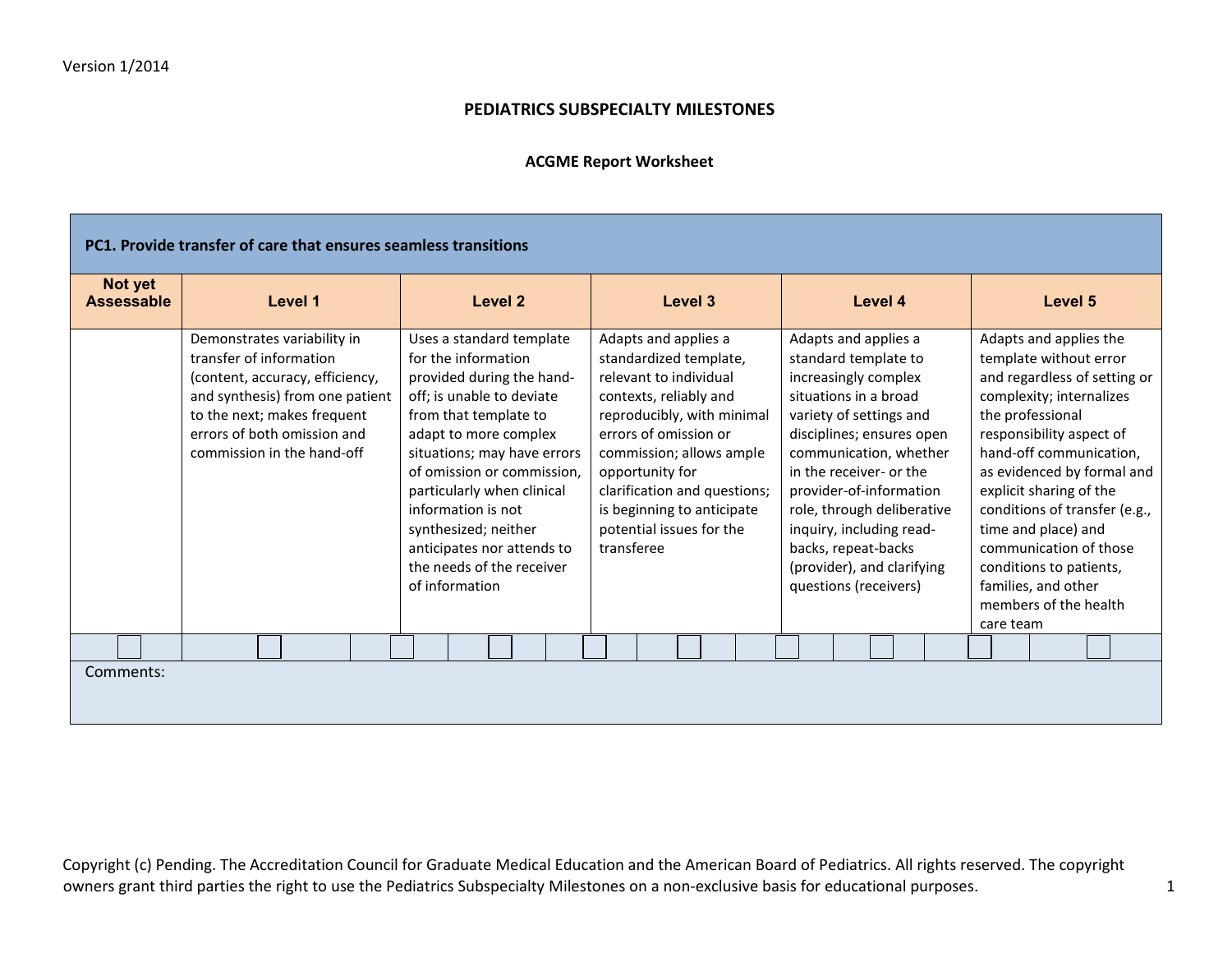| PC2. Make informed diagnostic and therapeutic decisions that result in optimal clinical judgment |                                                                                                                                                                                                                                                                                                                                                                                                                         |         |  |           |                                                                                                                                                                                                                                                                                                                                                                                                                                                                                                                                                                                                                                  |  |  |         |                                                         |                                                                                                                                                                                                                                                                                                                                                                                                                                                                                                          |  |                   |  |                                                                                                                                                                                                                                                                                                                                                                                                                                                                                                                                                                                                                                                             |         |      |                                                                                                                                                                                                                 |  |
|--------------------------------------------------------------------------------------------------|-------------------------------------------------------------------------------------------------------------------------------------------------------------------------------------------------------------------------------------------------------------------------------------------------------------------------------------------------------------------------------------------------------------------------|---------|--|-----------|----------------------------------------------------------------------------------------------------------------------------------------------------------------------------------------------------------------------------------------------------------------------------------------------------------------------------------------------------------------------------------------------------------------------------------------------------------------------------------------------------------------------------------------------------------------------------------------------------------------------------------|--|--|---------|---------------------------------------------------------|----------------------------------------------------------------------------------------------------------------------------------------------------------------------------------------------------------------------------------------------------------------------------------------------------------------------------------------------------------------------------------------------------------------------------------------------------------------------------------------------------------|--|-------------------|--|-------------------------------------------------------------------------------------------------------------------------------------------------------------------------------------------------------------------------------------------------------------------------------------------------------------------------------------------------------------------------------------------------------------------------------------------------------------------------------------------------------------------------------------------------------------------------------------------------------------------------------------------------------------|---------|------|-----------------------------------------------------------------------------------------------------------------------------------------------------------------------------------------------------------------|--|
| Not yet<br><b>Assessable</b>                                                                     |                                                                                                                                                                                                                                                                                                                                                                                                                         | Level 1 |  |           | <b>Level 2</b>                                                                                                                                                                                                                                                                                                                                                                                                                                                                                                                                                                                                                   |  |  | Level 3 |                                                         | Level 4                                                                                                                                                                                                                                                                                                                                                                                                                                                                                                  |  |                   |  |                                                                                                                                                                                                                                                                                                                                                                                                                                                                                                                                                                                                                                                             | Level 5 |      |                                                                                                                                                                                                                 |  |
|                                                                                                  | Recalls and presents clinical<br>facts in the history and physical<br>in the order they were elicited<br>without filtering,<br>reorganization, or synthesis;<br>demonstrates analytic<br>reasoning through basic<br>pathophysiology results in a list<br>of all diagnoses considered<br>rather than the development of<br>working diagnostic<br>considerations, making it<br>difficult to develop a<br>therapeutic plan |         |  | diagnosis | Focuses on features of the<br>clinical presentation,<br>making a unifying diagnosis<br>elusive and leading to a<br>continual search for new<br>diagnostic possibilities;<br>largely uses analytic<br>reasoning through basic<br>pathophysiology in<br>diagnostic and therapeutic<br>reasoning; often<br>reorganizes clinical facts in<br>the history and physical<br>examination to help decide<br>on clarifying tests to order<br>rather than to develop and<br>prioritize a differential<br>diagnosis, often resulting<br>in a myriad of tests and<br>therapies and unclear<br>management plans, since<br>there is no unifying |  |  |         | describe clinical<br>case; shows the<br>management plan | Abstracts and reorganizes<br>elicited clinical findings in<br>memory, using semantic<br>qualifiers (such as paired<br>opposites that are used to<br>information [e.g., acute<br>and chronic]) to compare<br>and contrast the diagnoses<br>being considered when<br>presenting or discussing a<br>emergence of pattern<br>recognition in diagnostic<br>and therapeutic reasoning<br>that often results in a well-<br>synthesized and organized<br>assessment of the focused<br>differential diagnosis and |  | history, physical |  | Reorganizes and stores<br>clinical information (illness<br>and instance scripts) that<br>lead to early directed<br>diagnostic hypothesis<br>testing with subsequent<br>examination, and tests<br>used to confirm this initial<br>schema; demonstrates<br>well-established pattern<br>recognition that leads to<br>the ability to identify<br>discriminating features<br>between similar patients<br>and to avoid premature<br>closure; Selects therapies<br>that are focused and based<br>on a unifying diagnosis,<br>resulting in an effective<br>and efficient diagnostic<br>work-up and management<br>plan tailored to address<br>the individual patient |         | time | Current literature does<br>not distinguish between<br>behaviors of proficient<br>and expert practitioners.<br>Expertise is not an<br>expectation of GME<br>training, as it requires<br>deliberate practice over |  |
| Comments:                                                                                        |                                                                                                                                                                                                                                                                                                                                                                                                                         |         |  |           |                                                                                                                                                                                                                                                                                                                                                                                                                                                                                                                                                                                                                                  |  |  |         |                                                         |                                                                                                                                                                                                                                                                                                                                                                                                                                                                                                          |  |                   |  |                                                                                                                                                                                                                                                                                                                                                                                                                                                                                                                                                                                                                                                             |         |      |                                                                                                                                                                                                                 |  |
|                                                                                                  |                                                                                                                                                                                                                                                                                                                                                                                                                         |         |  |           |                                                                                                                                                                                                                                                                                                                                                                                                                                                                                                                                                                                                                                  |  |  |         |                                                         |                                                                                                                                                                                                                                                                                                                                                                                                                                                                                                          |  |                   |  |                                                                                                                                                                                                                                                                                                                                                                                                                                                                                                                                                                                                                                                             |         |      |                                                                                                                                                                                                                 |  |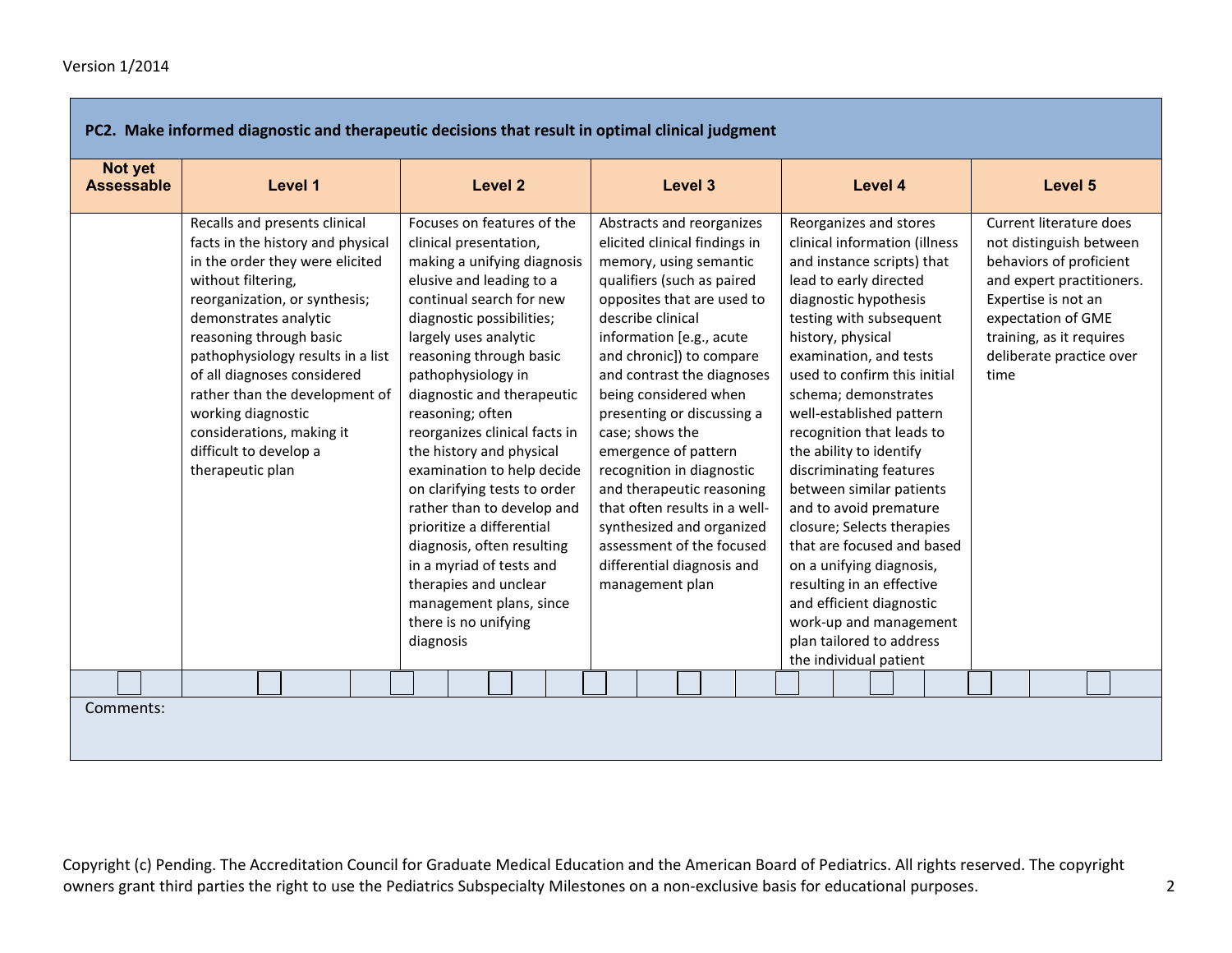|                              | PC3. Develop and carry out management plans                                                                                                                                                                                                                                                                                                                         |                                                                                                                                                                                                                                                                                                                                                                                                                                                                                                                       |                                                                                                                                                                                                                                                                                                                                                                                                                                                                                                                                                                            |                                                                                                                                                                                                                                                                                                                        |                                                                                                                                                                                                                                                                                                                                                                                                                                                                                                                                                         |  |  |
|------------------------------|---------------------------------------------------------------------------------------------------------------------------------------------------------------------------------------------------------------------------------------------------------------------------------------------------------------------------------------------------------------------|-----------------------------------------------------------------------------------------------------------------------------------------------------------------------------------------------------------------------------------------------------------------------------------------------------------------------------------------------------------------------------------------------------------------------------------------------------------------------------------------------------------------------|----------------------------------------------------------------------------------------------------------------------------------------------------------------------------------------------------------------------------------------------------------------------------------------------------------------------------------------------------------------------------------------------------------------------------------------------------------------------------------------------------------------------------------------------------------------------------|------------------------------------------------------------------------------------------------------------------------------------------------------------------------------------------------------------------------------------------------------------------------------------------------------------------------|---------------------------------------------------------------------------------------------------------------------------------------------------------------------------------------------------------------------------------------------------------------------------------------------------------------------------------------------------------------------------------------------------------------------------------------------------------------------------------------------------------------------------------------------------------|--|--|
| Not yet<br><b>Assessable</b> | Level 1                                                                                                                                                                                                                                                                                                                                                             | <b>Level 2</b>                                                                                                                                                                                                                                                                                                                                                                                                                                                                                                        | Level 3                                                                                                                                                                                                                                                                                                                                                                                                                                                                                                                                                                    | Level 4                                                                                                                                                                                                                                                                                                                | Level 5                                                                                                                                                                                                                                                                                                                                                                                                                                                                                                                                                 |  |  |
|                              | Develops and carries out<br>management plans based on<br>directives from others, either<br>from the health care<br>organization or the supervising<br>physician; is unable to adjust<br>plans based on individual<br>patient differences or<br>preferences; communication<br>about the plan is unidirectional<br>from the practitioner to the<br>patient and family | Develops and carries out<br>management plans based<br>on one's theoretical<br>knowledge and/or<br>directives from others; can<br>adapt plans to the<br>individual patient, but only<br>within the framework of<br>one's own theoretical<br>knowledge; is unable to<br>focus on key information,<br>so conclusions are often<br>from arbitrary, poorly<br>prioritized, and time-<br>limited information<br>gathering; develops<br>management plans based<br>on the framework of one's<br>own assumptions and<br>values | Develops and carries out<br>management plans based<br>on both theoretical<br>knowledge and some<br>experience, especially in<br>managing common<br>problems; follows health<br>care institution directives<br>as a matter of habit and<br>good practice rather than<br>as an externally imposed<br>sanction; is able to more<br>effectively and efficiently<br>focus on key information,<br>but still may be limited by<br>time and convenience;<br>begins to incorporate<br>patients' assumptions and<br>values into plans through<br>more bidirectional<br>communication | Develops and carries out<br>management plans based<br>most often on experience;<br>effectively and efficiently<br>focuses on key information<br>to arrive at a plan;<br>incorporates patients'<br>assumptions and values<br>through bidirectional<br>communication with little<br>interference from personal<br>biases | Develops and carries out<br>management plans, even<br>for complicated or rare<br>situations, based primarily<br>on experience that puts<br>theoretical knowledge into<br>context; rapidly focuses on<br>key information to arrive<br>at the plan and augments<br>that with available<br>information or seeks new<br>information as needed; has<br>insight into one's own<br>assumptions and values<br>that allow one to filter<br>them out and focus on the<br>patient/family values in a<br>bidirectional conversation<br>about the management<br>plan |  |  |
|                              |                                                                                                                                                                                                                                                                                                                                                                     |                                                                                                                                                                                                                                                                                                                                                                                                                                                                                                                       |                                                                                                                                                                                                                                                                                                                                                                                                                                                                                                                                                                            |                                                                                                                                                                                                                                                                                                                        |                                                                                                                                                                                                                                                                                                                                                                                                                                                                                                                                                         |  |  |
| Comments:                    |                                                                                                                                                                                                                                                                                                                                                                     |                                                                                                                                                                                                                                                                                                                                                                                                                                                                                                                       |                                                                                                                                                                                                                                                                                                                                                                                                                                                                                                                                                                            |                                                                                                                                                                                                                                                                                                                        |                                                                                                                                                                                                                                                                                                                                                                                                                                                                                                                                                         |  |  |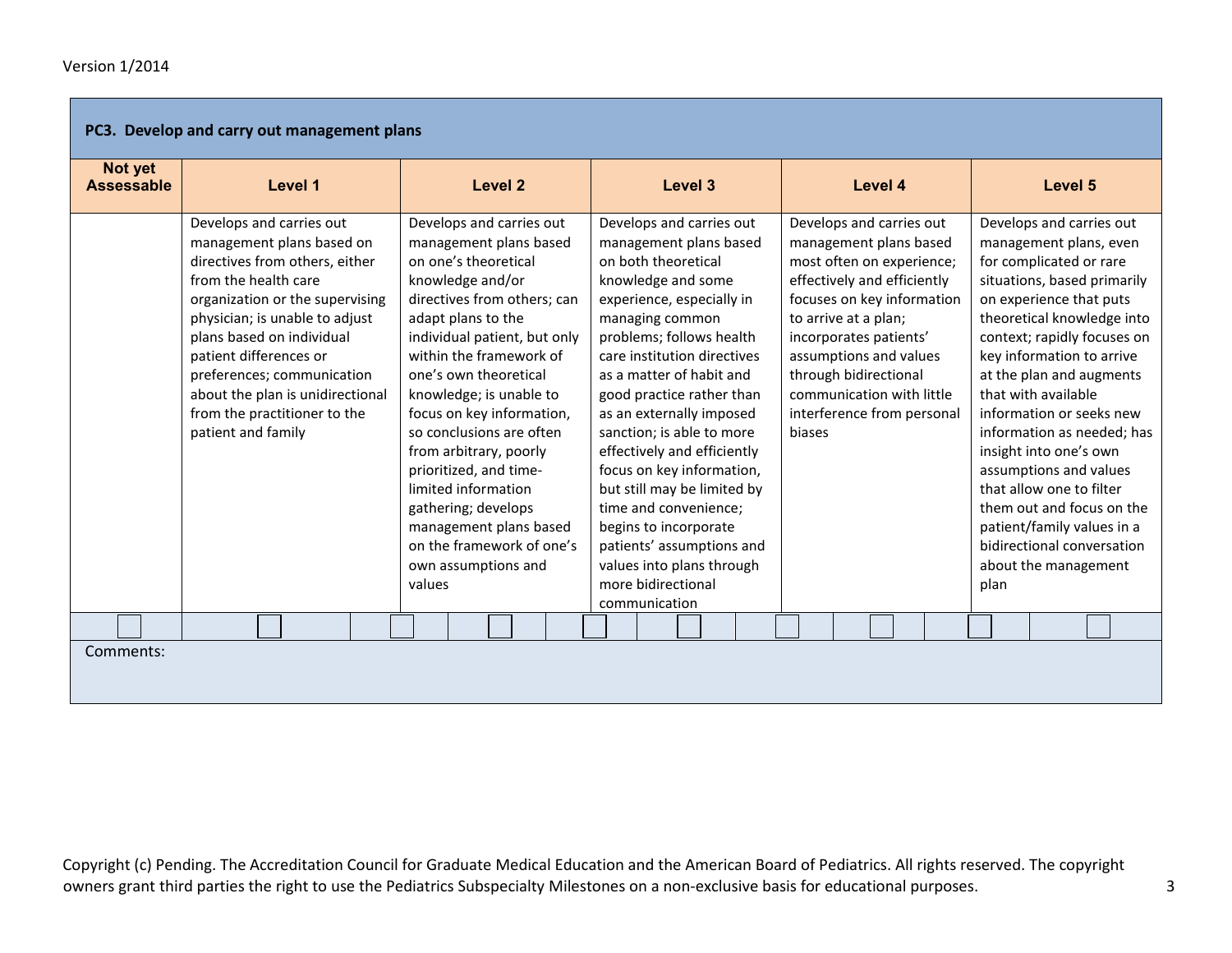|                              | PC4. Provide appropriate role modeling                                                                                                                                                                                                                 |                                                                                                                                                                                                                                                                                                         |                                                                                                                                                                                                                                                |                                                                                                                                                                                                                              |                                                                                                                                                                                                                                                                                                                                       |
|------------------------------|--------------------------------------------------------------------------------------------------------------------------------------------------------------------------------------------------------------------------------------------------------|---------------------------------------------------------------------------------------------------------------------------------------------------------------------------------------------------------------------------------------------------------------------------------------------------------|------------------------------------------------------------------------------------------------------------------------------------------------------------------------------------------------------------------------------------------------|------------------------------------------------------------------------------------------------------------------------------------------------------------------------------------------------------------------------------|---------------------------------------------------------------------------------------------------------------------------------------------------------------------------------------------------------------------------------------------------------------------------------------------------------------------------------------|
| Not yet<br><b>Assessable</b> | Level 1                                                                                                                                                                                                                                                | Level 2                                                                                                                                                                                                                                                                                                 | Level 3                                                                                                                                                                                                                                        | Level 4                                                                                                                                                                                                                      | Level 5                                                                                                                                                                                                                                                                                                                               |
|                              | Performs routine duties and<br>behaviors of profession without<br>awareness of the impact on<br>those around him or her; may<br>or may not reflect on actions as<br>they occur (reflection in action)<br>and does not share reflections<br>with others | Inconsistently aware of the<br>impact of one's behaviors<br>and attitudes on others;<br>sometimes teaches by<br>example; occasionally will<br>reflect openly on events as<br>they occur (reflection in<br>action) and privately on<br>events that have already<br>taken place (reflection on<br>action) | Conscious of being a role<br>model during many<br>interactions; frequently<br>teaches by example and<br>often reflects in action<br>openly in the presence of<br>learners; behavior change<br>implies frequent<br>private reflection on action | Conscious of being a role<br>model during most<br>interactions; routinely<br>teaches by example;<br>regularly reflects in action<br>and frequently reflects on<br>action, sharing this analysis<br>of practice with learners | Role modeling is a habit;<br>recognizes that he or she is<br>a role model in all actions<br>and behaviors at all<br>times; characteristically<br>teaches by example;<br>routinely reflects both in<br>action and on action;<br>examines, analyzes, and<br>explains actions/behaviors<br>in the presence of learners<br>and colleagues |
|                              |                                                                                                                                                                                                                                                        |                                                                                                                                                                                                                                                                                                         |                                                                                                                                                                                                                                                |                                                                                                                                                                                                                              |                                                                                                                                                                                                                                                                                                                                       |
| Comments:                    |                                                                                                                                                                                                                                                        |                                                                                                                                                                                                                                                                                                         |                                                                                                                                                                                                                                                |                                                                                                                                                                                                                              |                                                                                                                                                                                                                                                                                                                                       |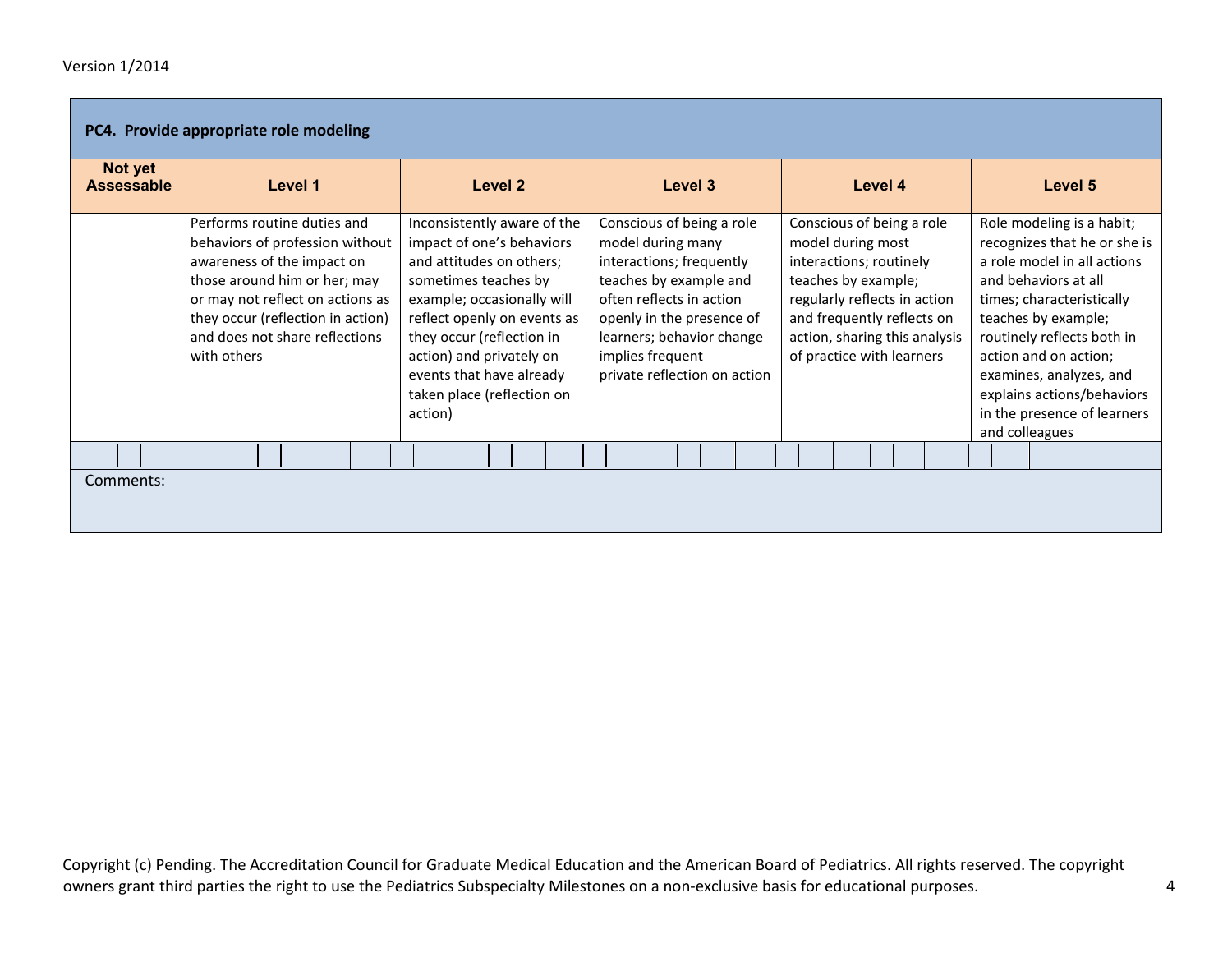|                              | MK1. Locate, appraise, and assimilate evidence from scientific studies related to their patients' health problems                                                                                                                                                                                                                                         |                                                                                                                                                                                                                                                                                                          |                                                                                                                                                                                                                                                                                                                                                                                                                                                                                                                                                   |                                                                                                                                                                                                                                                                                                                                                                                                                                                                                                                                                     |                                                                                                                                                                                                                                                                                                                                                                                                                             |  |  |  |  |  |  |  |
|------------------------------|-----------------------------------------------------------------------------------------------------------------------------------------------------------------------------------------------------------------------------------------------------------------------------------------------------------------------------------------------------------|----------------------------------------------------------------------------------------------------------------------------------------------------------------------------------------------------------------------------------------------------------------------------------------------------------|---------------------------------------------------------------------------------------------------------------------------------------------------------------------------------------------------------------------------------------------------------------------------------------------------------------------------------------------------------------------------------------------------------------------------------------------------------------------------------------------------------------------------------------------------|-----------------------------------------------------------------------------------------------------------------------------------------------------------------------------------------------------------------------------------------------------------------------------------------------------------------------------------------------------------------------------------------------------------------------------------------------------------------------------------------------------------------------------------------------------|-----------------------------------------------------------------------------------------------------------------------------------------------------------------------------------------------------------------------------------------------------------------------------------------------------------------------------------------------------------------------------------------------------------------------------|--|--|--|--|--|--|--|
| Not yet<br><b>Assessable</b> | Level 1                                                                                                                                                                                                                                                                                                                                                   | <b>Level 2</b>                                                                                                                                                                                                                                                                                           | Level 3                                                                                                                                                                                                                                                                                                                                                                                                                                                                                                                                           | Level 4                                                                                                                                                                                                                                                                                                                                                                                                                                                                                                                                             | Level 5                                                                                                                                                                                                                                                                                                                                                                                                                     |  |  |  |  |  |  |  |
|                              | Explains basic principles of<br><b>Evidence-based Medicine</b><br>(EBM), but relevance is limited<br>by lack of clinical exposure                                                                                                                                                                                                                         | Recognizes the importance<br>of using current<br>information to care for<br>patients and responds to<br>external prompts to do so;<br>is able to formulate<br>questions with some<br>difficulty, but is not yet<br>efficient with online<br>searching; is starting to<br>learn critical appraisal skills | Able to identify knowledge<br>gaps as learning<br>opportunities; makes an<br>effort to ask answerable<br>questions on a regular<br>basis and is becoming<br>increasingly able to do so;<br>understands varying levels<br>of evidence and can utilize<br>advanced search methods;<br>is able to critically appraise<br>a topic by analyzing the<br>major outcomes, however,<br>may need guidance in<br>understanding the<br>subtleties of the evidence;<br>begins to seek and apply<br>evidence when needed,<br>not just when assigned to<br>do so | Is increasingly self-<br>motivated to learn more,<br>as exhibited by regularly<br>formulating answerable<br>questions; incorporates<br>use of clinical evidence in<br>rounds and teaches fellow<br>learners; is quite capable<br>with advanced searching;<br>is able to critically appraise<br>topics and does so<br>regularly; shares findings<br>with others to try to<br>improve their abilities;<br>practices EBM because of<br>the benefit to the patient<br>and the desire to learn<br>more rather than in<br>response to external<br>prompts | Teaches critical appraisal<br>of topics to others; strives<br>for change at the<br>organizational level as<br>dictated by best current<br>information; is able to<br>easily formulate<br>answerable clinical<br>questions and does so with<br>majority of patients as a<br>habit; is able to effectively<br>and efficiently search and<br>access the literature; is<br>seen by others as a role<br>model for practicing EBM |  |  |  |  |  |  |  |
|                              | Example:<br>The senior fellow asks each<br>member of the inpatient team<br>to answer a clinical question<br>that he raised during rounds<br>and to be prepared to discuss it<br>the next morning. The learner<br>goes to a more senior colleague<br>for help, since he cannot work<br>through a case or article using<br>the critical appraisal approach, | Example:<br>In response to a clinical<br>question raised during<br>rounds and the senior<br>fellow's request that<br>everyone answer the<br>question, the learner is<br>able, with some difficulty,<br>to frame the question in a<br>Population-Intervention-<br>Comparison-Outcome                      | Example:<br>In response to the clinical<br>question raised during<br>rounds, the learner<br>develops an answerable<br>clinical question in PICO<br>format and efficiently<br>searches for best evidence.<br>He volunteers to present<br>on rounds the next day and<br>demonstrates effective                                                                                                                                                                                                                                                      | Example:<br>In response to the clinical<br>question raised during<br>rounds, presents a second<br>question that he has<br>already researched in a<br>PICO format as well as a<br>critique of the evidence<br>and its applicability to the<br>current patient. He was<br>motivated to be proactive                                                                                                                                                                                                                                                   | Example:<br>Is an EBM practitioner, as<br>observed by conversations<br>during rounds, whom<br>others try to emulate. He<br>enjoys teaching colleagues<br>how to become EBM<br>practitioners by role<br>modeling. He helps team<br>members develop and<br>refine their skills using his                                                                                                                                      |  |  |  |  |  |  |  |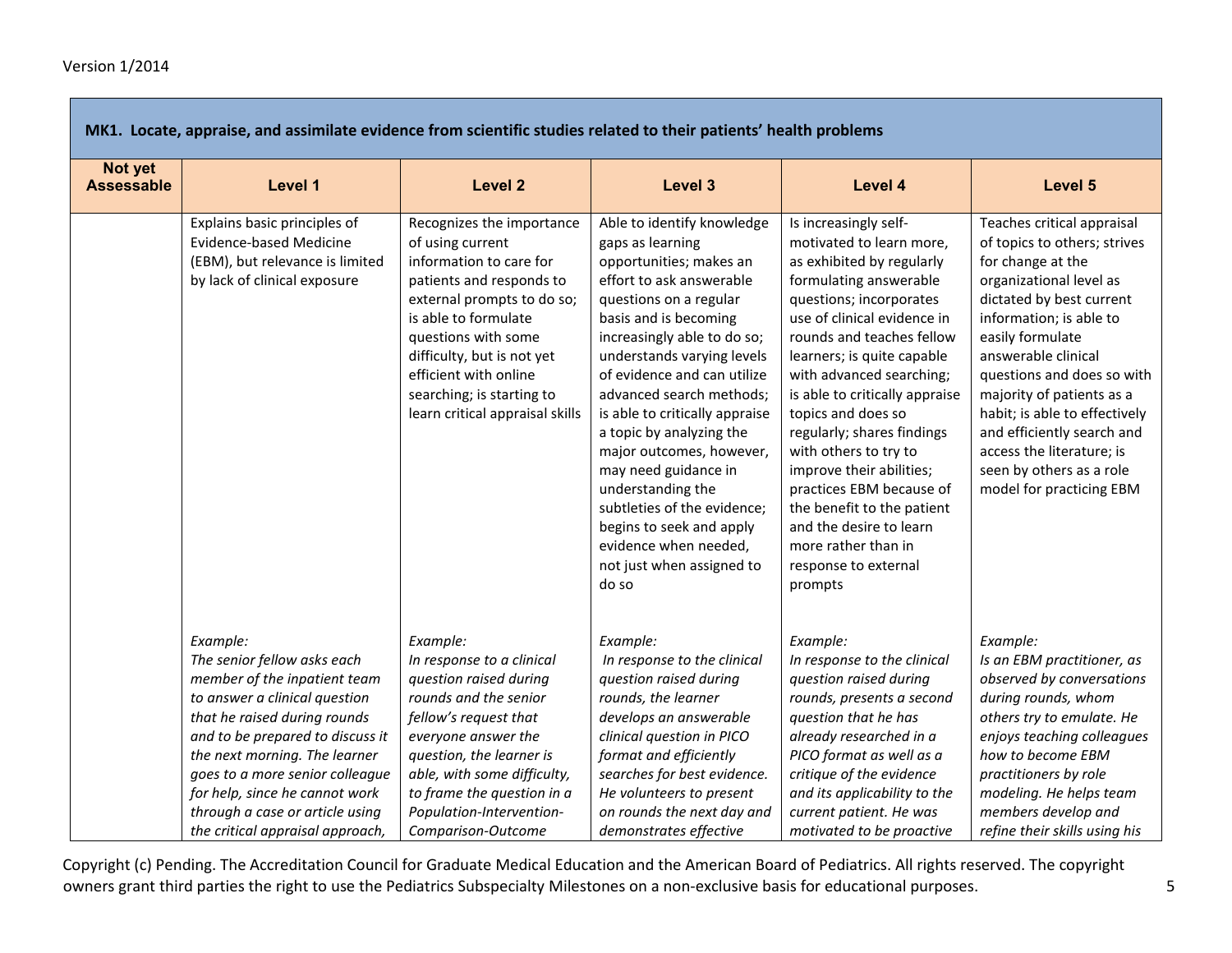#### Version 1/2014

|           | mainly due to lack of clinical<br>context from which to work. | (PICO) format. He has<br>searching capability, but<br>the search and the steps of<br>analyzing and applying the<br>evidence are time-<br>intensive, so he is not<br>prepared to discuss his<br>findings on rounds the next<br>morning. | analytic skills and the<br>ability to apply his findings<br>to the current patient. He<br>has a bit of difficulty<br>interpreting and applying<br>some of the secondary<br>outcomes and, in the<br>context of this discussion,<br>another question is raised,<br>which he volunteers to<br>search and answer. | by his interest in learning,<br>as well as the needs of his<br>patient. He shares his<br>tactics with team members<br>by teaching them the steps<br>he engaged in to learn and<br>apply this information. | expertise to make a<br>difficult task practical and<br>doable. |
|-----------|---------------------------------------------------------------|----------------------------------------------------------------------------------------------------------------------------------------------------------------------------------------------------------------------------------------|---------------------------------------------------------------------------------------------------------------------------------------------------------------------------------------------------------------------------------------------------------------------------------------------------------------|-----------------------------------------------------------------------------------------------------------------------------------------------------------------------------------------------------------|----------------------------------------------------------------|
|           |                                                               |                                                                                                                                                                                                                                        |                                                                                                                                                                                                                                                                                                               |                                                                                                                                                                                                           |                                                                |
| Comments: |                                                               |                                                                                                                                                                                                                                        |                                                                                                                                                                                                                                                                                                               |                                                                                                                                                                                                           |                                                                |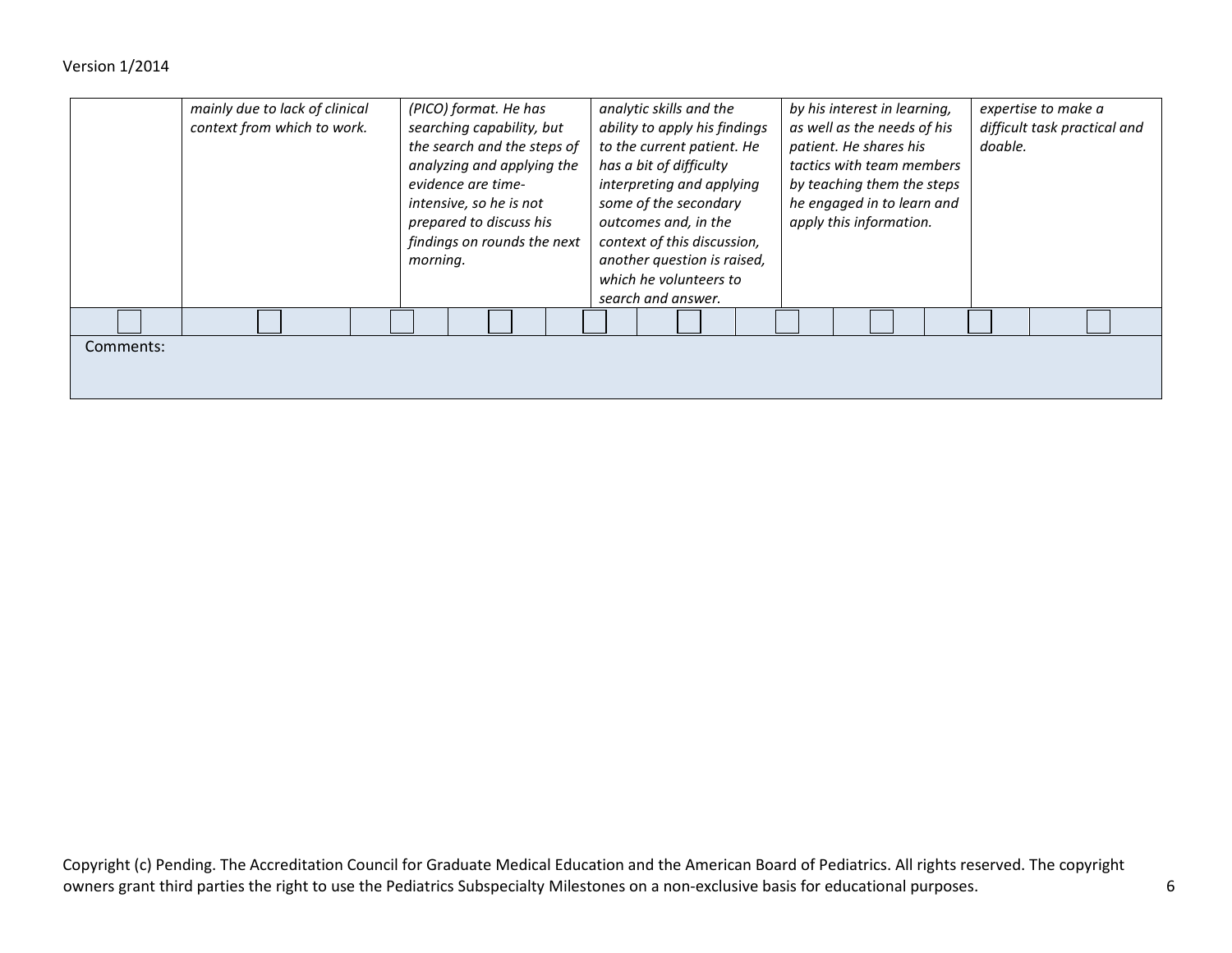|                              | SBP1. Work effectively in various health care delivery settings and systems relevant to their clinical specialty                                                                                                                                           |                                                                                                                                                                                                                                                                                          |                                                                                                                                                                                                                                                                                                                                                                                                                   |                                                                                                                                                                                                                                                                    |                                                                                                                                                                                                                |
|------------------------------|------------------------------------------------------------------------------------------------------------------------------------------------------------------------------------------------------------------------------------------------------------|------------------------------------------------------------------------------------------------------------------------------------------------------------------------------------------------------------------------------------------------------------------------------------------|-------------------------------------------------------------------------------------------------------------------------------------------------------------------------------------------------------------------------------------------------------------------------------------------------------------------------------------------------------------------------------------------------------------------|--------------------------------------------------------------------------------------------------------------------------------------------------------------------------------------------------------------------------------------------------------------------|----------------------------------------------------------------------------------------------------------------------------------------------------------------------------------------------------------------|
| Not yet<br><b>Assessable</b> | Level 1                                                                                                                                                                                                                                                    | Level 2                                                                                                                                                                                                                                                                                  | Level 3                                                                                                                                                                                                                                                                                                                                                                                                           | Level 4                                                                                                                                                                                                                                                            | Level 5                                                                                                                                                                                                        |
|                              | With limited knowledge of<br>systems, focuses on the<br>"pieces" of a process rather<br>than the whole; frequently<br>frustrated by the system's<br>suboptimal processes, but lacks<br>the ability to identify the root<br>cause and thus to effect change | Has developed knowledge<br>of systems and therefore<br>understands when others<br>describe how the pieces<br>relate to the whole; not<br>yet able to articulate that<br>relationship<br>independently, and<br>therefore develops work-<br>arounds when faced with a<br>systems challenge | Competent in working in<br>various systems and<br>settings; therefore, able to<br>apply knowledge, skills,<br>and attitudes in systems<br>thinking to systems'<br>problems within a given<br>context; recognizes the<br>need to change systems<br>rather than develop work-<br>arounds, and can activate<br>the system to do so;<br>however, does not apply<br>learning from one setting<br>or context to another | Capable in systems<br>thinking; therefore, has<br>competence in systems<br>thinking and can adapt<br>learning from one system<br>or setting to another; in<br>this way, can effect or<br>stimulate improvements in<br>a system and does so when<br>the need arises | Capable, as defined in<br>Level 4, and views<br>improving systems of care<br>as an integral component<br>of professional identity;<br>leads systems changes as<br>part of the routine care<br>delivery process |
|                              |                                                                                                                                                                                                                                                            |                                                                                                                                                                                                                                                                                          |                                                                                                                                                                                                                                                                                                                                                                                                                   |                                                                                                                                                                                                                                                                    |                                                                                                                                                                                                                |
| Comments:                    |                                                                                                                                                                                                                                                            |                                                                                                                                                                                                                                                                                          |                                                                                                                                                                                                                                                                                                                                                                                                                   |                                                                                                                                                                                                                                                                    |                                                                                                                                                                                                                |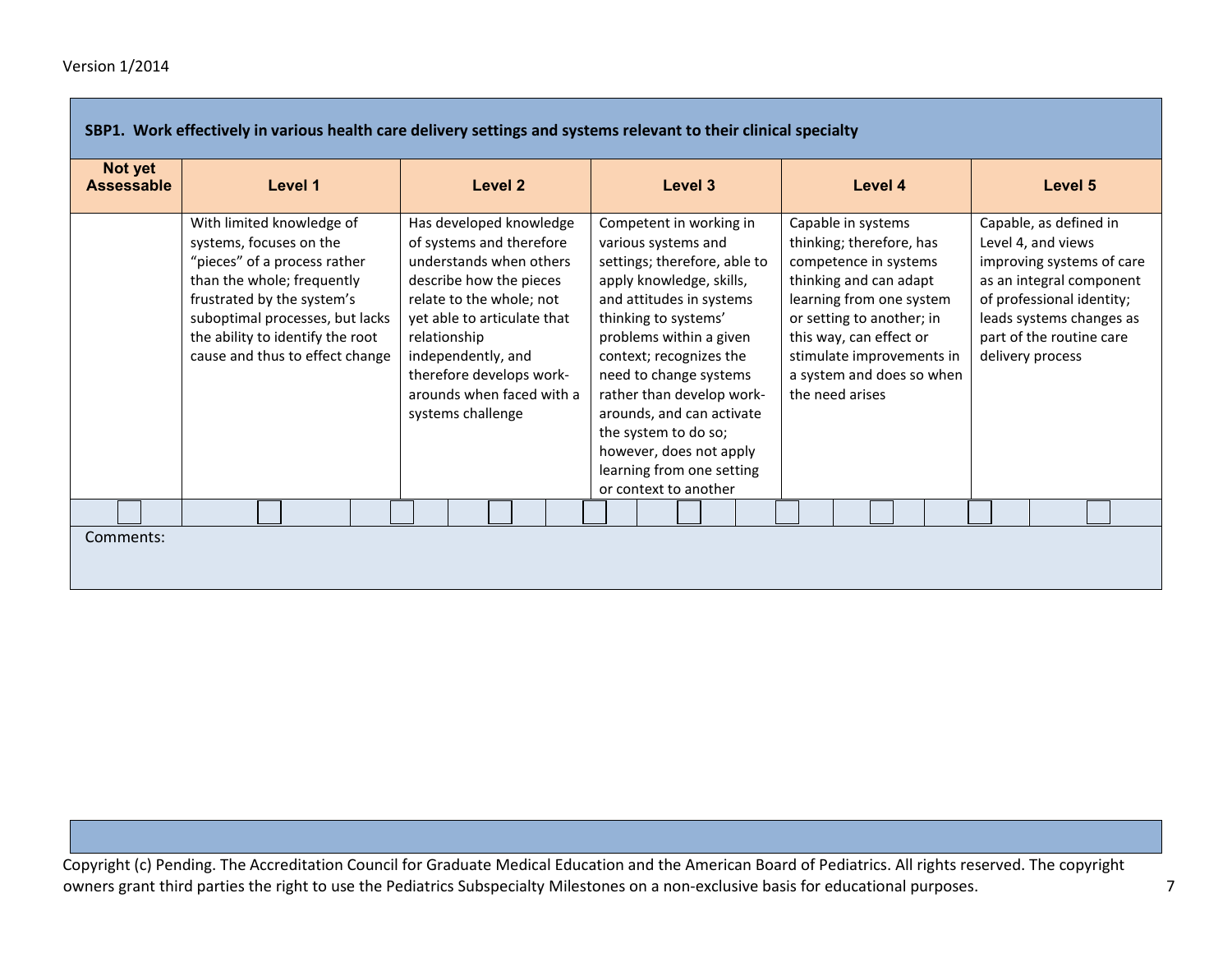| SBP2. Coordinate patient care within the health care system relevant to their clinical specialty |                                                                                                                                                                                                                                                                                                                                                                                                                                                                                                                                                                                           |                                                                                                                                                                                                                                                                                                                                                                                                                                                                                                                                                                                                                                                                                                                                                                    |                                                                                                                                                                                                                                                                                                                                                                                                                                                                                                                                                                                                                                                                                                                                                                                                           |                                                                                                                                                                                                                                                                                                                                                                                                                                                                                                                                                                                                                                                                                                                                                                                                                                                                                                                                                |                                                                                                                                                                                                                         |  |  |  |  |  |  |
|--------------------------------------------------------------------------------------------------|-------------------------------------------------------------------------------------------------------------------------------------------------------------------------------------------------------------------------------------------------------------------------------------------------------------------------------------------------------------------------------------------------------------------------------------------------------------------------------------------------------------------------------------------------------------------------------------------|--------------------------------------------------------------------------------------------------------------------------------------------------------------------------------------------------------------------------------------------------------------------------------------------------------------------------------------------------------------------------------------------------------------------------------------------------------------------------------------------------------------------------------------------------------------------------------------------------------------------------------------------------------------------------------------------------------------------------------------------------------------------|-----------------------------------------------------------------------------------------------------------------------------------------------------------------------------------------------------------------------------------------------------------------------------------------------------------------------------------------------------------------------------------------------------------------------------------------------------------------------------------------------------------------------------------------------------------------------------------------------------------------------------------------------------------------------------------------------------------------------------------------------------------------------------------------------------------|------------------------------------------------------------------------------------------------------------------------------------------------------------------------------------------------------------------------------------------------------------------------------------------------------------------------------------------------------------------------------------------------------------------------------------------------------------------------------------------------------------------------------------------------------------------------------------------------------------------------------------------------------------------------------------------------------------------------------------------------------------------------------------------------------------------------------------------------------------------------------------------------------------------------------------------------|-------------------------------------------------------------------------------------------------------------------------------------------------------------------------------------------------------------------------|--|--|--|--|--|--|
| Not yet<br><b>Assessable</b>                                                                     | Level 1                                                                                                                                                                                                                                                                                                                                                                                                                                                                                                                                                                                   | <b>Level 2</b>                                                                                                                                                                                                                                                                                                                                                                                                                                                                                                                                                                                                                                                                                                                                                     | Level 3                                                                                                                                                                                                                                                                                                                                                                                                                                                                                                                                                                                                                                                                                                                                                                                                   | Level 4                                                                                                                                                                                                                                                                                                                                                                                                                                                                                                                                                                                                                                                                                                                                                                                                                                                                                                                                        | Level 5                                                                                                                                                                                                                 |  |  |  |  |  |  |
|                                                                                                  | Performs the role of medical<br>decision-maker, developing<br>care plans and setting goals of<br>care independently; informs<br>patient/family of the plan, but<br>no written care plan is<br>provided; makes referrals, and<br>requests consultations and<br>testing with little or no<br>communication with team<br>members or consultants; is not<br>involved in the transition of<br>care between settings (e.g.,<br>outpatient and inpatient,<br>pediatric and adult); shows<br>little or no recognition of<br>social/educational/cultural<br>issues affecting the<br>patient/family | Begins to involve the<br>patient/family in setting<br>care goals and some of the<br>decisions involved in the<br>care plan; a written care<br>plan is occasionally made<br>available to the<br>patient/family; care plan<br>does not address key<br>issues; has variable<br>communication with team<br>members and consultants<br>regarding referrals,<br>consultations, and testing;<br>answers patient/family<br>questions regarding results<br>and recommendations;<br>may inconsistently be<br>involved in the transition<br>of care between settings<br>(e.g., outpatient and<br>inpatient, pediatric and<br>adult); makes some<br>assessment of<br>social/educational/cultural<br>issues affecting the<br>patient/family and applies<br>this in interactions | Recognizes the<br>responsibility to assist<br>families in navigation of<br>the complex health care<br>system; frequently involves<br>patient/family in decisions<br>at all levels of care, setting<br>goals, and defining care<br>plans; frequently makes a<br>written care plan available<br>to the patient/family and<br>to appropriately<br>authorized members of the<br>care team; care plan omits<br>few key issues; has good<br>communication with team<br>members and consultants;<br>consistently discusses<br>results and<br>recommendations with<br>patient/family; is routinely<br>involved in the transition<br>of care between settings<br>(e.g., outpatient and<br>inpatient, pediatric and<br>adult); considers social,<br>educational and cultural<br>issues in most care<br>interactions | Actively assists families in<br>navigating the complex<br>health care system; has<br>open communication,<br>facilitating trust in the<br>patient-physician<br>interaction; develops goals<br>and makes decisions jointly<br>with the patient/family<br>(shared-decision-making);<br>routinely makes a written<br>care plan available to the<br>patient/family and to<br>appropriately authorized<br>members of the care team;<br>makes a thorough care<br>plan, addressing all key<br>issues; facilitates care<br>through consultation,<br>referral, testing,<br>monitoring, and follow-up,<br>helping the family to<br>interpret and act on<br>results/recommendations;<br>coordinates seamless<br>transitions of care<br>between settings (e.g.,<br>outpatient and inpatient,<br>pediatric and adult; mental<br>and dental health;<br>education; housing; food<br>security; family-to-family<br>support); builds<br>partnerships that foster | Current literature does not<br>distinguish between<br>behaviors of proficient and<br>expert practitioners.<br>Expertise is not an<br>expectation of GME<br>training, as it requires<br>deliberate practice over<br>time |  |  |  |  |  |  |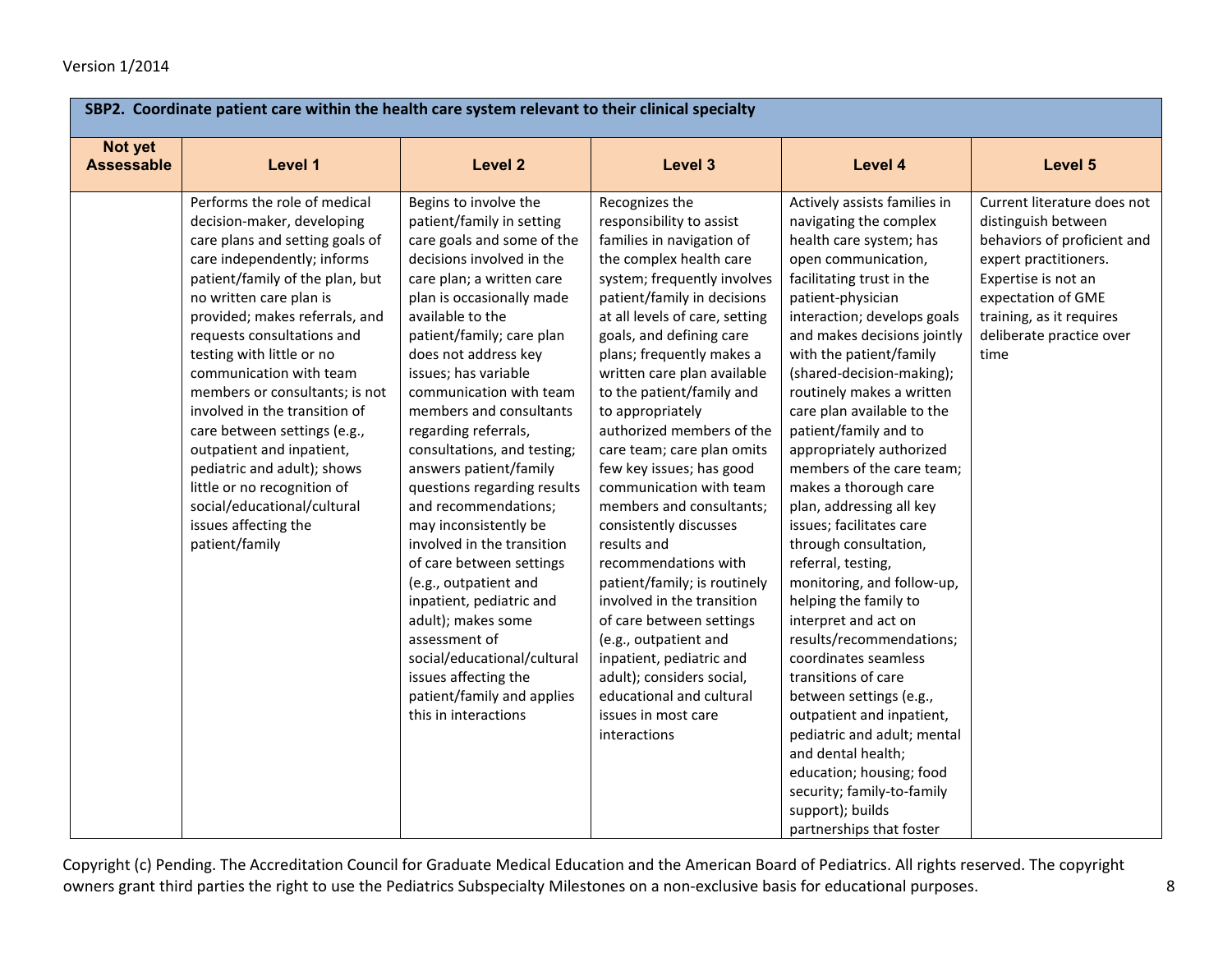|           |  |  |  |  | family-centered, culturally-<br>effective care, ensuring<br>communication and<br>collaboration along the<br>continuum of care |  |  |  |
|-----------|--|--|--|--|-------------------------------------------------------------------------------------------------------------------------------|--|--|--|
|           |  |  |  |  |                                                                                                                               |  |  |  |
| Comments: |  |  |  |  |                                                                                                                               |  |  |  |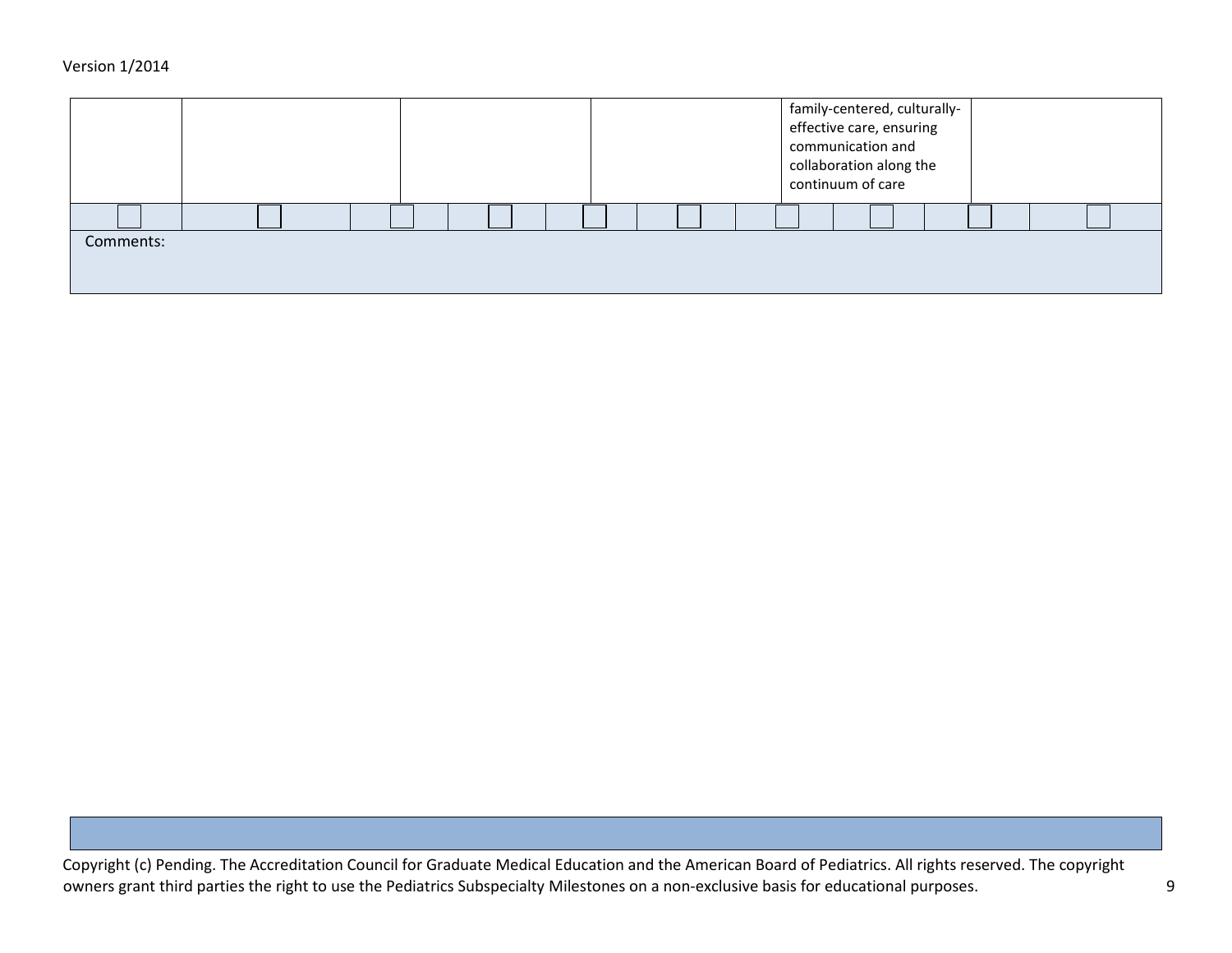| SBP3. Incorporate considerations of cost awareness and risk-benefit analysis in patient and/or population-based care as appropriate |                                                                                                                                                                                                                                                                                                                                              |                                                                                                                                                                                                                                                                                                                                                                                                     |                                                                                                                                                                                                                                                                                                                                            |                                                                                                                                                                                                                                                                  |                                                                                                                                                         |  |  |  |  |  |
|-------------------------------------------------------------------------------------------------------------------------------------|----------------------------------------------------------------------------------------------------------------------------------------------------------------------------------------------------------------------------------------------------------------------------------------------------------------------------------------------|-----------------------------------------------------------------------------------------------------------------------------------------------------------------------------------------------------------------------------------------------------------------------------------------------------------------------------------------------------------------------------------------------------|--------------------------------------------------------------------------------------------------------------------------------------------------------------------------------------------------------------------------------------------------------------------------------------------------------------------------------------------|------------------------------------------------------------------------------------------------------------------------------------------------------------------------------------------------------------------------------------------------------------------|---------------------------------------------------------------------------------------------------------------------------------------------------------|--|--|--|--|--|
| Not yet<br><b>Assessable</b>                                                                                                        | Level 1                                                                                                                                                                                                                                                                                                                                      | Level 2                                                                                                                                                                                                                                                                                                                                                                                             | Level 3                                                                                                                                                                                                                                                                                                                                    | Level 4                                                                                                                                                                                                                                                          | Level 5                                                                                                                                                 |  |  |  |  |  |
|                                                                                                                                     | Unaware of costs issues in<br>evaluation and management of<br>patients; has difficulty<br>processing cost and risk-benefit<br>information in a way that<br>results in cost-containment<br>actions or appropriate risk-<br>benefit analysis; frustrated by<br>cost containment efforts that<br>are viewed as primarily<br>externally mandated | Uses externally provided<br>information (e.g.,<br>prescribing information,<br>test ordering patterns, or<br>research around a<br>treatment) to inform cost-<br>containing action and/or<br>preliminary risk-benefit<br>analysis; demonstrates<br>inadequate skills in critical<br>appraisal that may result in<br>inappropriate cost<br>containment activities<br>and/or risk-benefit<br>counseling | Critically appraises<br>information available on<br>an evaluation test or<br>treatment to allow<br>optimization of cost issues<br>and risk-benefit for an<br>individual patient; adopts<br>strategies that decrease<br>cost and risk and optimize<br>benefits for individuals,<br>with less attention to those<br>outcomes for populations | Critically appraises<br>information in the context<br>of not only the individual<br>patient, but also the<br>broader<br>population/system;<br>ascribes value to cost and<br>risk-benefit decisions<br>based on this broad<br>understanding of the<br>information | Consistently integrates<br>cost analysis into one's<br>practice while minimizing<br>risk and optimizing<br>benefits for whole systems<br>or populations |  |  |  |  |  |
| Comments:                                                                                                                           |                                                                                                                                                                                                                                                                                                                                              |                                                                                                                                                                                                                                                                                                                                                                                                     |                                                                                                                                                                                                                                                                                                                                            |                                                                                                                                                                                                                                                                  |                                                                                                                                                         |  |  |  |  |  |
|                                                                                                                                     |                                                                                                                                                                                                                                                                                                                                              |                                                                                                                                                                                                                                                                                                                                                                                                     |                                                                                                                                                                                                                                                                                                                                            |                                                                                                                                                                                                                                                                  |                                                                                                                                                         |  |  |  |  |  |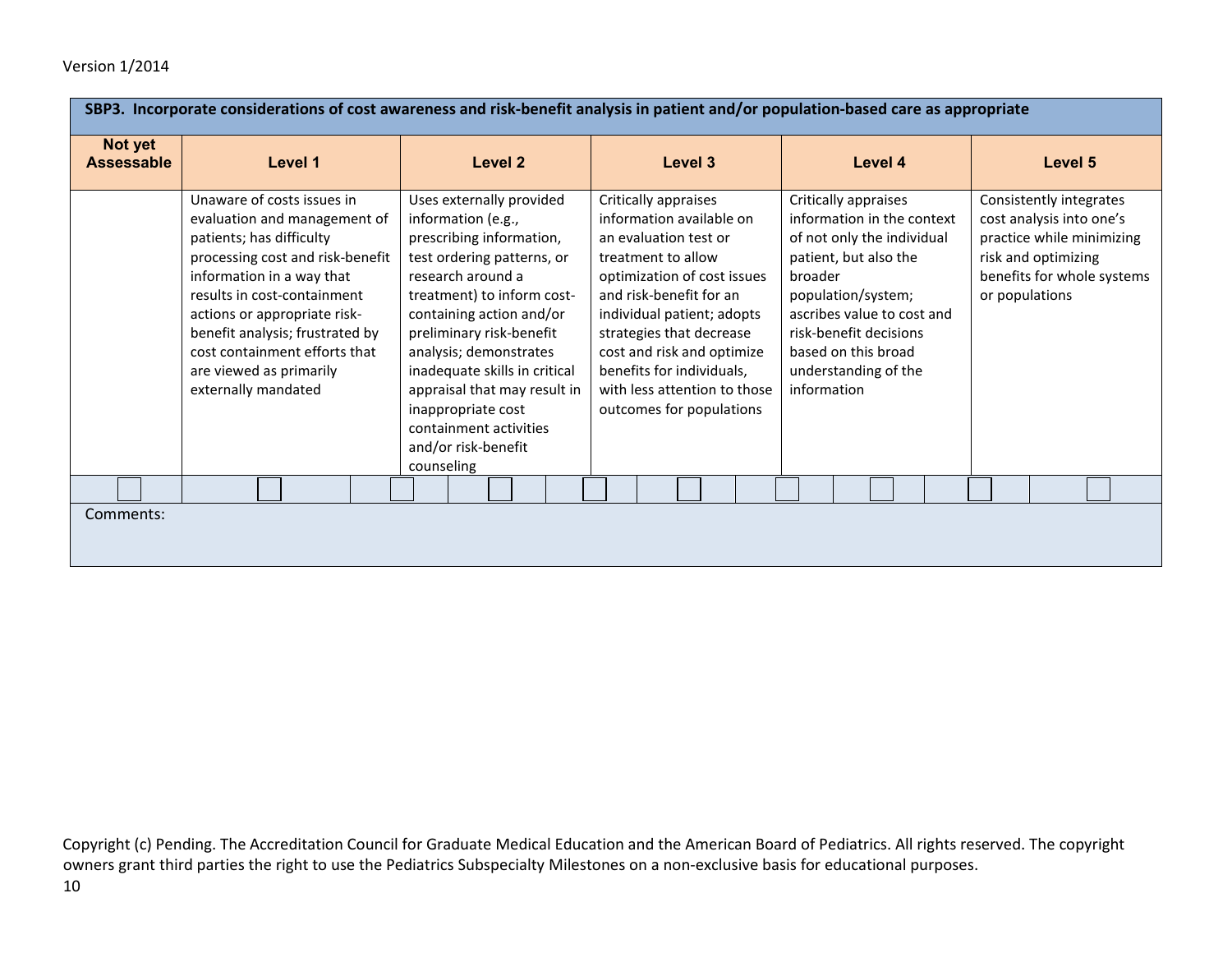|                              | SBP4. Work in inter-professional teams to enhance patient safety and improve patient care quality                                                                                                                                                                                                                           |                                                                                                                                                                                                                                                                                                                                                                                                                                                                      |                                                                                                                                                                                                                          |                                                                                                                                                                                                                                                                                                                                                                              |                                                                                                                                                                                                                         |
|------------------------------|-----------------------------------------------------------------------------------------------------------------------------------------------------------------------------------------------------------------------------------------------------------------------------------------------------------------------------|----------------------------------------------------------------------------------------------------------------------------------------------------------------------------------------------------------------------------------------------------------------------------------------------------------------------------------------------------------------------------------------------------------------------------------------------------------------------|--------------------------------------------------------------------------------------------------------------------------------------------------------------------------------------------------------------------------|------------------------------------------------------------------------------------------------------------------------------------------------------------------------------------------------------------------------------------------------------------------------------------------------------------------------------------------------------------------------------|-------------------------------------------------------------------------------------------------------------------------------------------------------------------------------------------------------------------------|
| Not yet<br><b>Assessable</b> | Level 1                                                                                                                                                                                                                                                                                                                     | Level 2                                                                                                                                                                                                                                                                                                                                                                                                                                                              | Level 3                                                                                                                                                                                                                  | Level 4                                                                                                                                                                                                                                                                                                                                                                      | Level 5                                                                                                                                                                                                                 |
|                              | Seeks answers and responds to<br>authority from only intra-<br>professional colleagues; does<br>not recognize other members<br>of the interdisciplinary team as<br>being important or making<br>significant contributions to the<br>team; tends to dismiss input<br>from other professionals aside<br>from other physicians | Is beginning to have an<br>understanding of the other<br>professionals on the team,<br>especially their unique<br>knowledge base, and is<br>open to their input,<br>however, still acquiesces to<br>physician authorities to<br>resolve conflict and<br>provide answers in the<br>face of ambiguity; is not<br>dismissive of other health<br>care professionals, but is<br>unlikely to seek out those<br>individuals when<br>confronted with<br>ambiguous situations | Aware of the unique<br>contributions (knowledge,<br>skills, and attitudes) of<br>other health care<br>professionals, and seeks<br>their input for appropriate<br>issues, and as a result, is an<br>excellent team player | Same as Level 3, but an<br>individual at this stage<br>understands the broader<br>connectivity of the<br>professions and their<br>complementary nature;<br>recognizes that quality<br>patient care only occurs in<br>the context of the inter-<br>professional team; serves<br>as a role model for others<br>in interdisciplinary work<br>and is an excellent team<br>leader | Current literature does not<br>distinguish between<br>behaviors of proficient and<br>expert practitioners.<br>Expertise is not an<br>expectation of GME<br>training, as it requires<br>deliberate practice over<br>time |
|                              |                                                                                                                                                                                                                                                                                                                             |                                                                                                                                                                                                                                                                                                                                                                                                                                                                      |                                                                                                                                                                                                                          |                                                                                                                                                                                                                                                                                                                                                                              |                                                                                                                                                                                                                         |
| Comments:                    |                                                                                                                                                                                                                                                                                                                             |                                                                                                                                                                                                                                                                                                                                                                                                                                                                      |                                                                                                                                                                                                                          |                                                                                                                                                                                                                                                                                                                                                                              |                                                                                                                                                                                                                         |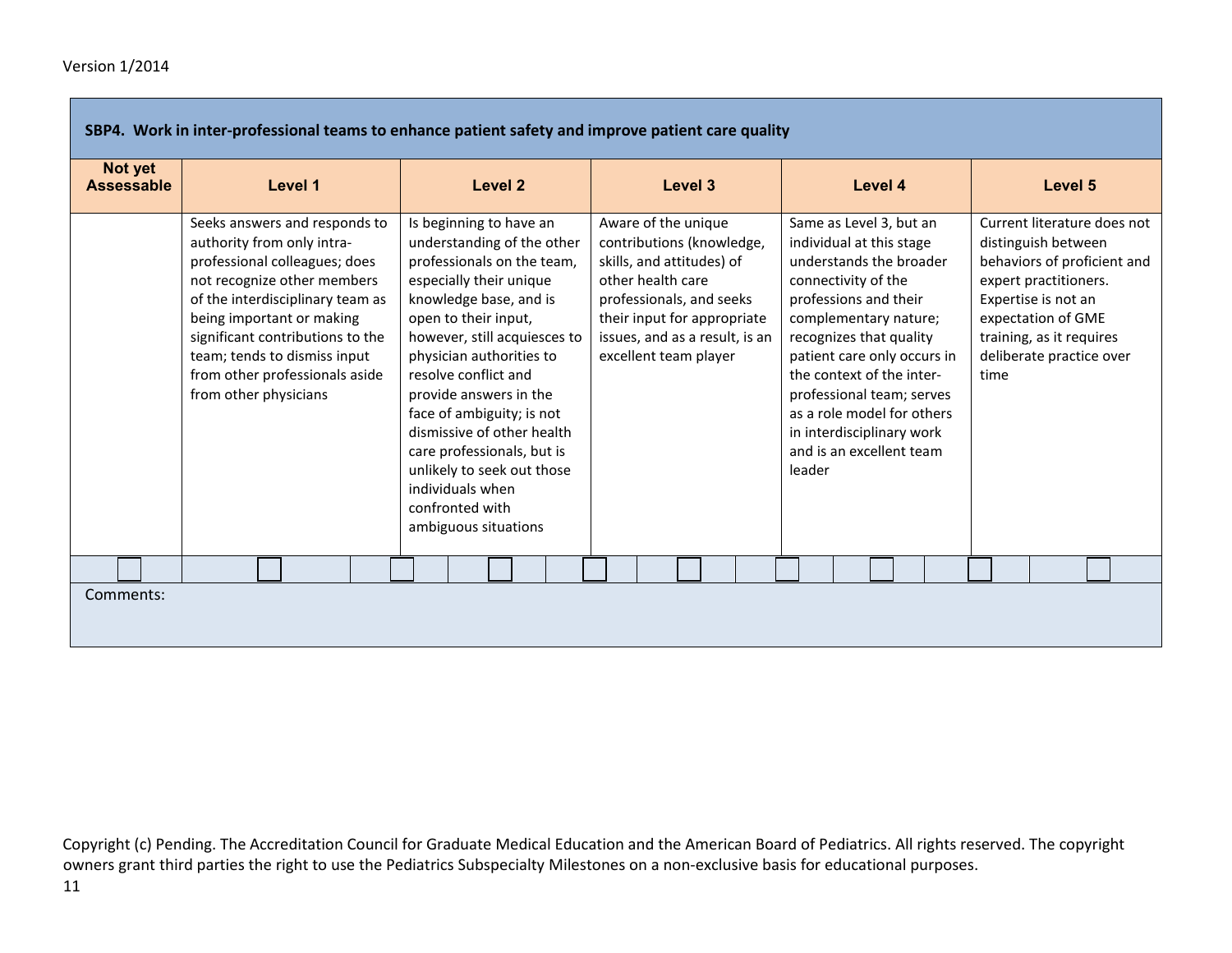| SBP5. Participate in identifying system errors and implementing potential systems solutions |                                                                                                                                                                                                                                                                                                                    |                                                                                                                                                                                                                                                                                                                                                                                           |                                                                                                                                                                                                                                                                                                                                                                   |                                                                                                                                                                                                                                                                                                   |                                                                                                                                                                                                                                                                                                                                                      |  |  |  |
|---------------------------------------------------------------------------------------------|--------------------------------------------------------------------------------------------------------------------------------------------------------------------------------------------------------------------------------------------------------------------------------------------------------------------|-------------------------------------------------------------------------------------------------------------------------------------------------------------------------------------------------------------------------------------------------------------------------------------------------------------------------------------------------------------------------------------------|-------------------------------------------------------------------------------------------------------------------------------------------------------------------------------------------------------------------------------------------------------------------------------------------------------------------------------------------------------------------|---------------------------------------------------------------------------------------------------------------------------------------------------------------------------------------------------------------------------------------------------------------------------------------------------|------------------------------------------------------------------------------------------------------------------------------------------------------------------------------------------------------------------------------------------------------------------------------------------------------------------------------------------------------|--|--|--|
| Not yet<br><b>Assessable</b>                                                                | Level 1                                                                                                                                                                                                                                                                                                            | <b>Level 2</b>                                                                                                                                                                                                                                                                                                                                                                            | <b>Level 3</b>                                                                                                                                                                                                                                                                                                                                                    | Level 4                                                                                                                                                                                                                                                                                           | Level 5                                                                                                                                                                                                                                                                                                                                              |  |  |  |
|                                                                                             | Defensive or blaming when<br>encountering medical error; no<br>perception of personal<br>responsibility for individual or<br>systems error correction; not<br>open to discussion of error or<br>identification of the type of<br>error; approaches error<br>prevention from an individual<br>case perspective only | Occasionally open to<br>discussion of error without<br>a defensive or blaming<br>approach; some awareness<br>of personal responsibility<br>for individual or systems<br>error correction; identifies<br>medical error events, but<br>cannot identify the type<br>(active versus latent) of<br>error; begins to perceive<br>that error may be more<br>than the mistake of an<br>individual | Usually open to a<br>discussion of error; actively<br>identifies medical error<br>events and seeks to<br>determine the type of<br>error; occasionally<br>identifies the element of<br>personal responsibility for<br>individual or systems error<br>correction; sees<br>examination and analysis<br>of error as an important<br>part of the preventive<br>process | Usually encourages open<br>and safe discussion of<br>error; actively identifies<br>medical error events;<br>accepts personal<br>responsibility for individual<br>or systems error<br>correction, regularly<br>determining the type of<br>error and beginning to<br>seek system causes of<br>error | Consistently encourages<br>open and safe discussion<br>of error; characteristically<br>identifies and analyzes<br>error events, habitually<br>approaching medical error<br>with a system solution<br>methodology; actively and<br>routinely engaged with<br>teams and processes<br>through which systems are<br>modified to prevent<br>medical error |  |  |  |
|                                                                                             |                                                                                                                                                                                                                                                                                                                    |                                                                                                                                                                                                                                                                                                                                                                                           |                                                                                                                                                                                                                                                                                                                                                                   |                                                                                                                                                                                                                                                                                                   |                                                                                                                                                                                                                                                                                                                                                      |  |  |  |
| Comments:                                                                                   |                                                                                                                                                                                                                                                                                                                    |                                                                                                                                                                                                                                                                                                                                                                                           |                                                                                                                                                                                                                                                                                                                                                                   |                                                                                                                                                                                                                                                                                                   |                                                                                                                                                                                                                                                                                                                                                      |  |  |  |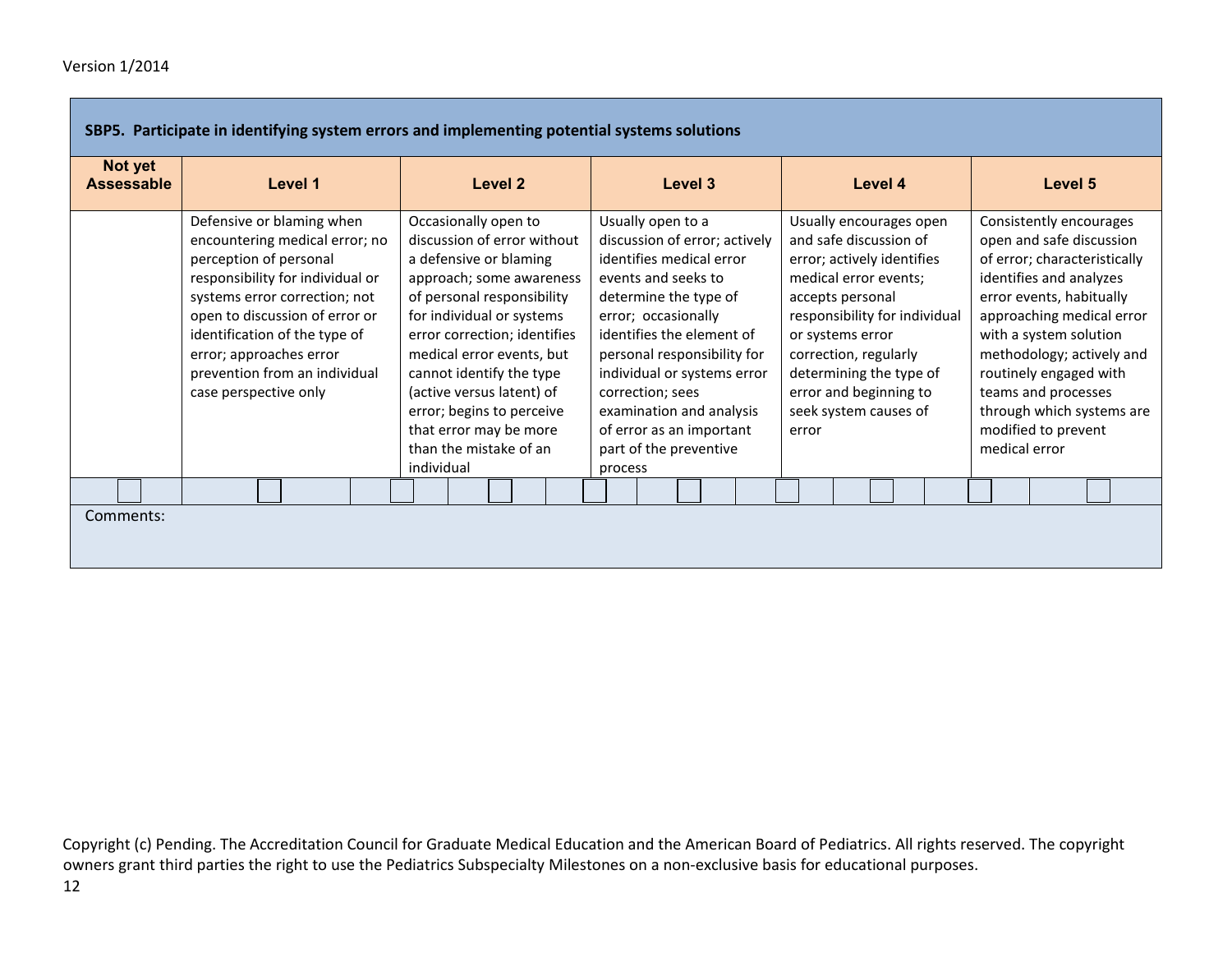| PBLI1. Identify strengths, deficiencies, and limits in one's knowledge and expertise |                                                                                                                                                                                                                                                                                                                                                                                                                             |                                                                                                                                                                                                                                                                                                                                                           |                                                                                                                                                                                                                                                                                                                                                                                      |                                                                                                                                                                                                                                                                                                                                                                                                                                                                               |                                                                                                                                                                                                                                                                                                                                                            |  |  |  |  |  |
|--------------------------------------------------------------------------------------|-----------------------------------------------------------------------------------------------------------------------------------------------------------------------------------------------------------------------------------------------------------------------------------------------------------------------------------------------------------------------------------------------------------------------------|-----------------------------------------------------------------------------------------------------------------------------------------------------------------------------------------------------------------------------------------------------------------------------------------------------------------------------------------------------------|--------------------------------------------------------------------------------------------------------------------------------------------------------------------------------------------------------------------------------------------------------------------------------------------------------------------------------------------------------------------------------------|-------------------------------------------------------------------------------------------------------------------------------------------------------------------------------------------------------------------------------------------------------------------------------------------------------------------------------------------------------------------------------------------------------------------------------------------------------------------------------|------------------------------------------------------------------------------------------------------------------------------------------------------------------------------------------------------------------------------------------------------------------------------------------------------------------------------------------------------------|--|--|--|--|--|
| Not yet<br><b>Assessable</b>                                                         | Level 1                                                                                                                                                                                                                                                                                                                                                                                                                     | <b>Level 2</b>                                                                                                                                                                                                                                                                                                                                            | Level 3                                                                                                                                                                                                                                                                                                                                                                              | Level 4                                                                                                                                                                                                                                                                                                                                                                                                                                                                       | Level 5                                                                                                                                                                                                                                                                                                                                                    |  |  |  |  |  |
|                                                                                      | The learner acknowledges<br>external assessments, but<br>understanding of his<br>performance is superficial and<br>limited to the overall grade or<br>bottom line; has little<br>understanding of how the<br>performance measure relates<br>in a meaningful way to his<br>specific level of Knowledge,<br>Skills and Attitudes (KSA)                                                                                        | Assessment of<br>performance is seen as<br>being able to do or not do<br>the task at hand without<br>appreciation for how well<br>it is done and whether<br>there is a need to improve<br>the outcome                                                                                                                                                     | Prompts for understanding<br>specifics of level of<br>performance are internal<br>and may be identified in<br>response to uncertainty,<br>discomfort, or tension in<br>completing clinical duties;<br>evidence of this stage is<br>demonstrated by active<br>questioning and<br>application of knowledge<br>in developing a rationale<br>for care plans or in<br>teaching activities | Prompted by anticipation<br>or contemplation of<br>potential clinical problems,<br>the learner self-identifies<br>gaps in KSA through<br>reflection that assesses<br>current KSA versus<br>understanding of<br>underlying basic science or<br>pathophysiologic principles<br>to generate new questions<br>about limitations or<br>mastery of KSA; evidence<br>of this stage can be<br>determined by the<br>advanced nature and level<br>of questioning or resource<br>seeking | Prompted by a self-<br>directed goal of improving<br>the professional self, the<br>practitioner anticipates<br>hypothetical clinical<br>scenarios that build on<br>current experience and<br>systematically addresses<br>identified gaps to enhance<br>the level of KSA; elaborate<br>questioning occurs to<br>further explore gaps and<br>strengths       |  |  |  |  |  |
|                                                                                      | Example:<br>During a semiannual review, a<br>learner is unable to describe in<br>any specific terms how he has<br>performed when asked to do so<br>by his mentor. In response, the<br>mentor reviews and interprets<br>the learner's evaluations and<br>then asks the learner to reflect<br>on the discussion. The learner<br>repeats the language used and<br>recites the overall score/grade<br>without interpretation of | Example:<br>The learner seeks external<br>assessment of performance<br>as ability "to do" or "not<br>able to do" with little<br>understanding of what the<br>assessment means. "Are<br>these orders written<br>correctly?" "Did I do that<br>correctly?" Seeks feedback<br>approval on whether KSA<br>were "right" or "wrong."<br>Does not seek "How?" or | Example:<br>Learner requests<br>elaboration, clarification,<br>or expansion on patient-<br>care related task. "Why<br>would we use this<br>antibiotic for this<br>condition?" or "The patient<br>has underlying condition x.<br>Does that alter therapy y<br>for this patient?" or "I think<br>we should order study w<br>for this patient, since                                    | Example:<br>In caring for a patient with<br>an illness not previously<br>encountered, this<br>practitioner says, "I have<br>experience taking care of<br>patients with this acute<br>illness but have never had<br>a patient with this acute<br>illness who also had this<br>particular underlying<br>condition and wonder if<br>the chronic condition might                                                                                                                  | Example:<br>In caring for a patient, a<br>practitioner becomes<br>aware of a gap in KSA, and<br>in response (with or<br>without consultation from<br>a mentor) seeks to<br>understand more about the<br>identified KSA gap. A PICO-<br>formatted question ( $P =$<br>Patient, $I =$ Intervention, $C$<br>$=$ Comparison, $O =$<br>Outcome) is constructed, |  |  |  |  |  |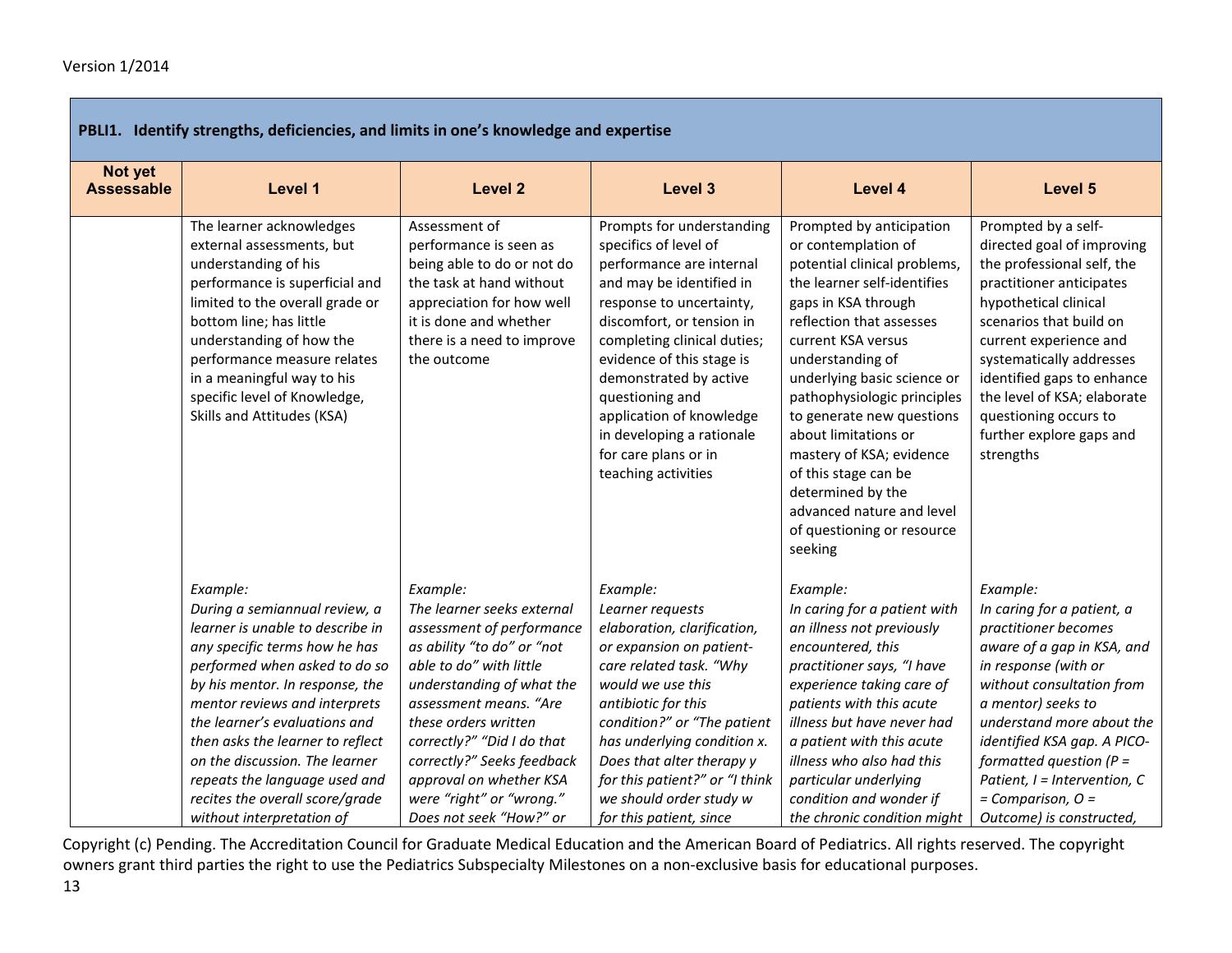#### Version 1/2014

|           | further meaning or inference<br>regarding the reported<br>performance assessment | "Why?" as part of request<br>for feedback to assist<br>identification of KSA. | sometimes this disease<br>presents with underlying<br>condition z." | alter his clinical course?" | followed by a process of<br>identification of learning<br>needed. |
|-----------|----------------------------------------------------------------------------------|-------------------------------------------------------------------------------|---------------------------------------------------------------------|-----------------------------|-------------------------------------------------------------------|
|           |                                                                                  |                                                                               |                                                                     |                             |                                                                   |
| Comments: |                                                                                  |                                                                               |                                                                     |                             |                                                                   |
|           |                                                                                  |                                                                               |                                                                     |                             |                                                                   |
|           |                                                                                  |                                                                               |                                                                     |                             |                                                                   |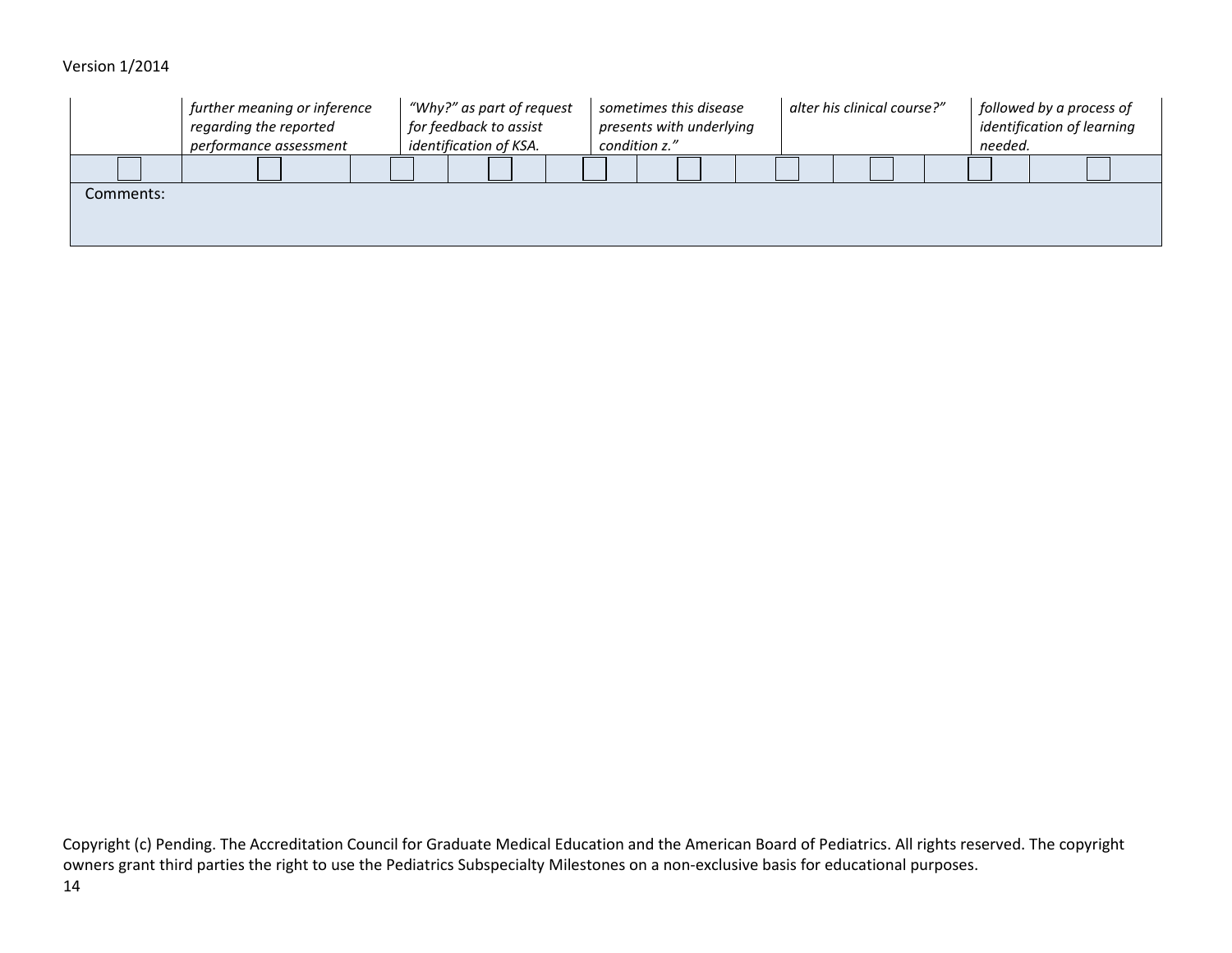| PBLI2. Systematically analyze practice using quality improvement methods, and implement changes with the goal of practice improvement |                                  |                           |                                |                              |                             |  |  |  |
|---------------------------------------------------------------------------------------------------------------------------------------|----------------------------------|---------------------------|--------------------------------|------------------------------|-----------------------------|--|--|--|
| Not yet<br><b>Assessable</b>                                                                                                          | Level 1                          | Level 2                   | <b>Level 3</b>                 | Level 4                      | Level 5                     |  |  |  |
|                                                                                                                                       | Unable to gain insight from      | Able to gain insight from | Able to gain insight for       | Able to use both individual  | In addition to              |  |  |  |
|                                                                                                                                       | encounters due to a lack of      | reflection on individual  | improvement                    | encounters and population    | demonstrating continuous    |  |  |  |
|                                                                                                                                       | reflection on practice; does not | patient encounters, but   | opportunities from             | data to drive improvement    | improvement activities and  |  |  |  |
|                                                                                                                                       | understand the principles of     | potential improvements    | reflection on both             | using improvement            | appropriately utilizing     |  |  |  |
|                                                                                                                                       | quality improvement              | are limited by a lack of  | individual patients and        | methodology; analyzes        | quality improvement         |  |  |  |
|                                                                                                                                       | methodology or change            | systematic improvement    | populations; grasps            | one's own data on a          | methodologies, thinks and   |  |  |  |
|                                                                                                                                       | management; is defensive         | strategies and team       | improvement                    | continuous basis, without    | acts systemically to try to |  |  |  |
|                                                                                                                                       | when faced with data on          | approach; is dependent    | methodologies enough to        | reliance on external forces, | use one's own successes to  |  |  |  |
|                                                                                                                                       | performance improvement          | upon external prompts to  | apply to populations; is still | to prioritize improvement    | benefit other practices,    |  |  |  |
|                                                                                                                                       | opportunities within one's       | define improvement        | reliant on external            | efforts, and uses that       | systems, or populations; is |  |  |  |
|                                                                                                                                       | practice                         | opportunities at the      | prompts to inform and          | analysis in an iterative     | open to analysis that at    |  |  |  |
|                                                                                                                                       |                                  | population level          | prioritize improvement         | process for improvement;     | times requires course       |  |  |  |
|                                                                                                                                       |                                  |                           | opportunities at the           | is able to lead a team in    | correction to optimize      |  |  |  |
|                                                                                                                                       |                                  |                           | population level               | improvement                  | improvement                 |  |  |  |
|                                                                                                                                       |                                  |                           |                                |                              |                             |  |  |  |
| Comments:                                                                                                                             |                                  |                           |                                |                              |                             |  |  |  |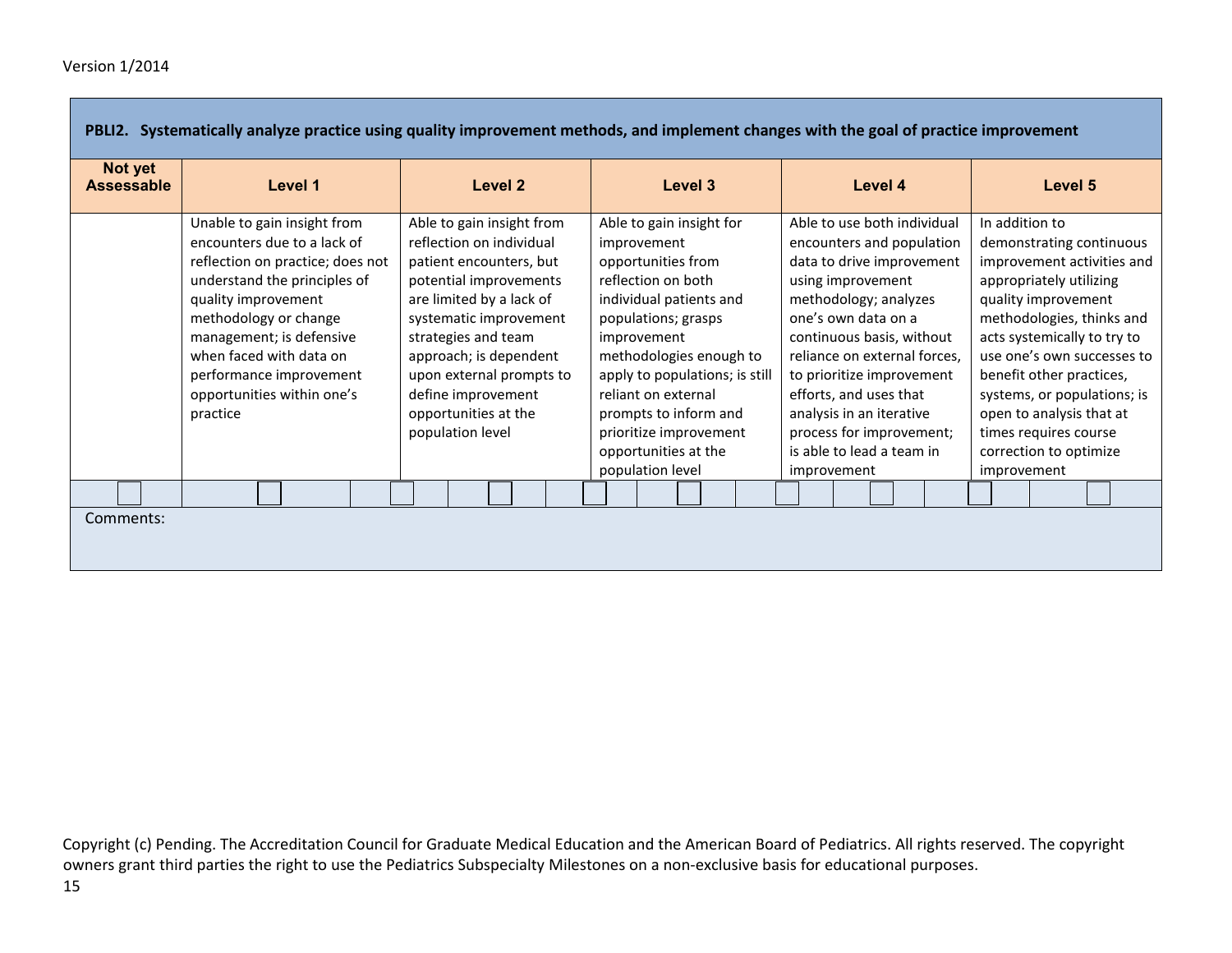|                              | PBLI3. Use information technology to optimize learning and care delivery                                                                                                                                                                                                                                                                                                                                                                                                                                                                                                                     |         |         |                                                                                                                                                                                                                                                                                                                                                                                                                                                                                                                                                                                                                                                                                                                       |  |                                                                                                                                                                                                                                                     |         |                                                                                                                                                                                                                                                                                                                                                                                                                                                                           |         |                                                                                                                                                                                     |          |                                                                                                                                                                                                                                                                                                                                                                                                |  |
|------------------------------|----------------------------------------------------------------------------------------------------------------------------------------------------------------------------------------------------------------------------------------------------------------------------------------------------------------------------------------------------------------------------------------------------------------------------------------------------------------------------------------------------------------------------------------------------------------------------------------------|---------|---------|-----------------------------------------------------------------------------------------------------------------------------------------------------------------------------------------------------------------------------------------------------------------------------------------------------------------------------------------------------------------------------------------------------------------------------------------------------------------------------------------------------------------------------------------------------------------------------------------------------------------------------------------------------------------------------------------------------------------------|--|-----------------------------------------------------------------------------------------------------------------------------------------------------------------------------------------------------------------------------------------------------|---------|---------------------------------------------------------------------------------------------------------------------------------------------------------------------------------------------------------------------------------------------------------------------------------------------------------------------------------------------------------------------------------------------------------------------------------------------------------------------------|---------|-------------------------------------------------------------------------------------------------------------------------------------------------------------------------------------|----------|------------------------------------------------------------------------------------------------------------------------------------------------------------------------------------------------------------------------------------------------------------------------------------------------------------------------------------------------------------------------------------------------|--|
| Not yet<br><b>Assessable</b> |                                                                                                                                                                                                                                                                                                                                                                                                                                                                                                                                                                                              | Level 1 |         | <b>Level 2</b>                                                                                                                                                                                                                                                                                                                                                                                                                                                                                                                                                                                                                                                                                                        |  |                                                                                                                                                                                                                                                     | Level 3 |                                                                                                                                                                                                                                                                                                                                                                                                                                                                           | Level 4 |                                                                                                                                                                                     |          | Level 5                                                                                                                                                                                                                                                                                                                                                                                        |  |
|                              | Reluctant to utilize information<br>technology; generally does not<br>initiate attempts to use<br>information technology<br>without mandatory<br>assignments and direct help;<br>demonstrates an inability to<br>choose between multiple<br>available databases for clinical<br>query and an inability to filter<br>or prioritize the<br>information retrieved results in<br>too much information, much of<br>which is not useful; failure to<br>achieve success may worsen<br>perception of information<br>technology ease of use, leading<br>to resistance to adopting new<br>technologies |         | the EHR | Demonstrates a willingness<br>to try new technology for<br>patient care assignments<br>or learning; able to identify<br>and use several available<br>databases, search engines,<br>or other appropriate tools,<br>resulting in a manageable<br>volume of information,<br>most of which is relevant<br>to the clinical question;<br>basic use of an EHR is<br>improving, as evidenced by<br>greater efficacy and<br>efficiency in performing<br>needed tasks; beginning to<br>identify shortcuts to<br>getting to the right<br>information quickly, such<br>as use of filters; also<br>beginning to avoid<br>shortcuts that lead one<br>astray of the correct<br>information or perpetuate<br>incorrect information in |  | Efficiently retrieves (from<br>EHR, databases, and other<br>resources), manages, and<br>utilizes biomedical<br>information for solving<br>problems and making<br>decisions that are relevant<br>to the care of patients and<br>for ongoing learning |         | In addition to the<br>capabilities in Level 3, the<br>emotional investment in<br>the outcome (improved<br>patient care, deeper<br>understanding, or<br>successful resolution of a<br>utilizing familiar<br>information technology<br>ones to answer clinical<br>questions and remedy<br>in the course of patient<br>care; utilizes the EHR<br>platform to improve the<br>patients; utilizes<br>decision support tools to<br>continually supplement<br>clinical experience |         | query) leads to the habit of<br>resources and seeking new<br>knowledge gaps identified<br>care not only for individual<br>patients but populations of<br>evidence-based (actuarial) | learning | Along with the capabilities<br>and behaviors in Level 4,<br>the mental energy freed up<br>by comfort level and<br>experience with<br>information technology<br>systems is reinvested to<br>contribute to the<br>continuous improvement<br>of current systems and the<br>development and<br>implementation of new<br>information technology<br>innovations for patient<br>care and professional |  |
| Comments:                    |                                                                                                                                                                                                                                                                                                                                                                                                                                                                                                                                                                                              |         |         |                                                                                                                                                                                                                                                                                                                                                                                                                                                                                                                                                                                                                                                                                                                       |  |                                                                                                                                                                                                                                                     |         |                                                                                                                                                                                                                                                                                                                                                                                                                                                                           |         |                                                                                                                                                                                     |          |                                                                                                                                                                                                                                                                                                                                                                                                |  |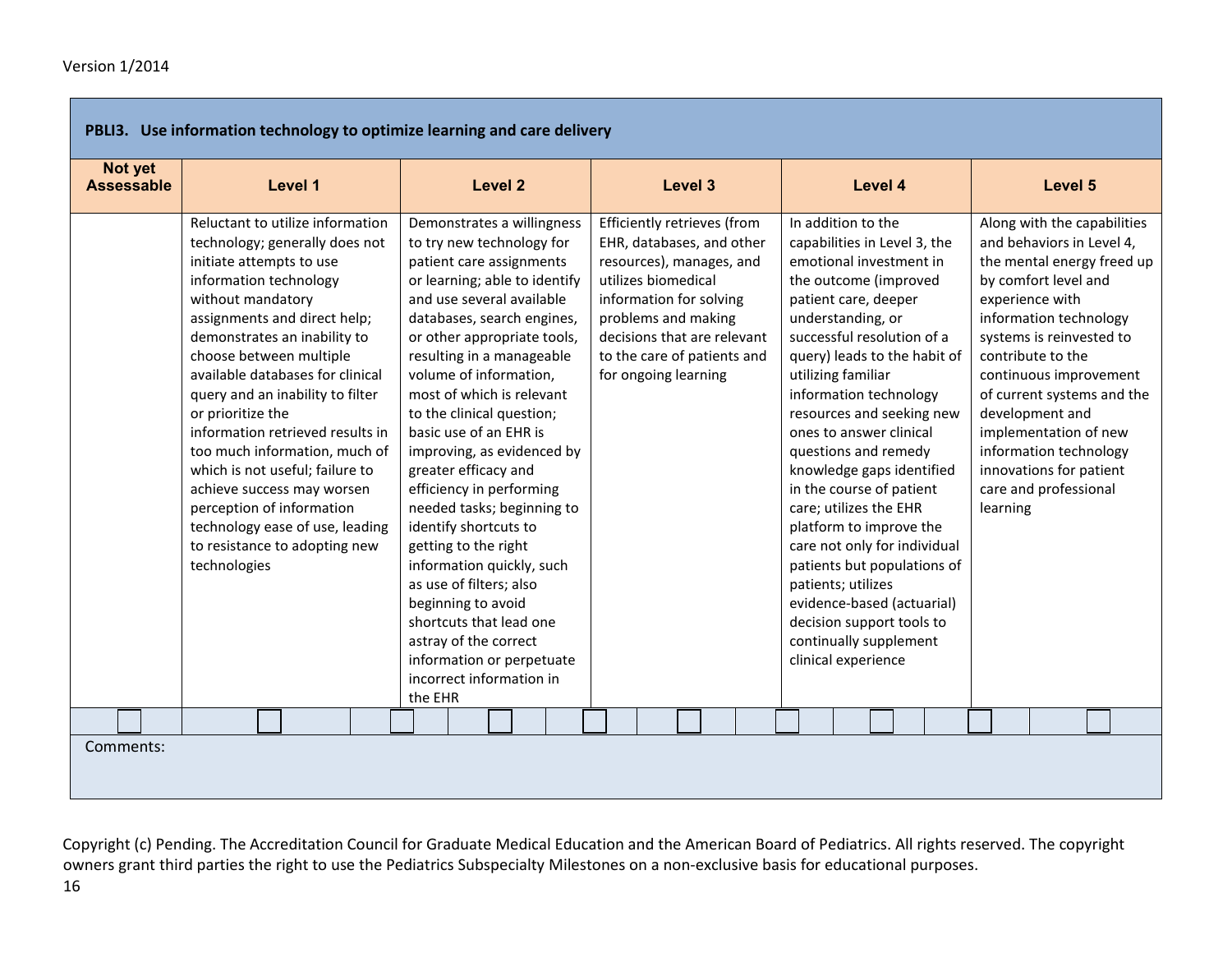| PBLI4. Participate in the education of patients, families, students, residents, fellows, and other health professionals |                                                                                                                                                                                                                        |                                                                                                                                                                                                                                                                                                                                                                                                                                                          |                                                                                                                                                                                                                                                                                                                                                                                 |                                                                                                                                                                                                                                                                                                                                                                                                                                                                                       |                                                                                                                                                                                                                                                                                                                                                                                                                                                                       |  |  |  |
|-------------------------------------------------------------------------------------------------------------------------|------------------------------------------------------------------------------------------------------------------------------------------------------------------------------------------------------------------------|----------------------------------------------------------------------------------------------------------------------------------------------------------------------------------------------------------------------------------------------------------------------------------------------------------------------------------------------------------------------------------------------------------------------------------------------------------|---------------------------------------------------------------------------------------------------------------------------------------------------------------------------------------------------------------------------------------------------------------------------------------------------------------------------------------------------------------------------------|---------------------------------------------------------------------------------------------------------------------------------------------------------------------------------------------------------------------------------------------------------------------------------------------------------------------------------------------------------------------------------------------------------------------------------------------------------------------------------------|-----------------------------------------------------------------------------------------------------------------------------------------------------------------------------------------------------------------------------------------------------------------------------------------------------------------------------------------------------------------------------------------------------------------------------------------------------------------------|--|--|--|
| Not yet<br><b>Assessable</b>                                                                                            | Level 1                                                                                                                                                                                                                | Level 2                                                                                                                                                                                                                                                                                                                                                                                                                                                  | Level 3                                                                                                                                                                                                                                                                                                                                                                         | Level 4                                                                                                                                                                                                                                                                                                                                                                                                                                                                               | Level 5                                                                                                                                                                                                                                                                                                                                                                                                                                                               |  |  |  |
|                                                                                                                         | Has gaps in knowledge and<br>experience that result in a rigid,<br>scripted type of patient<br>education and counseling that<br>may not meet the needs of the<br>patient; Demonstrates doctor-<br>centered interaction | Is closing gaps in<br>knowledge, allowing him<br>or her to educate patients<br>and families in a somewhat<br>flexible way that begins to<br>meet the needs of the<br>patients; varies between<br>doctor-centered and<br>patient-centered<br>depending upon the<br>circumstances and the<br>family dynamics; is<br>responsive to patient's<br>educational needs; is<br>learning the importance of<br>the concept of checking for<br>patient understanding | Has a solid breadth of both<br>knowledge and experience,<br>resulting in the ability to<br>modify teaching to meet<br>the needs of the individual<br>patient; his or her<br>educational efforts are<br>typically patient-<br>Centered; is able to modify<br>strategies to adapt to<br>complex patient<br>characteristics; checks for<br>patient understanding<br>inconsistently | Demonstrates broad<br>knowledge base and<br>significant experience with<br>a variety of disease<br>processes and patient<br>characteristics; facilitates<br>the participation of<br>patients in all discussions<br>about their health; able to<br>be quite flexible with<br>strategies of educating<br>patients; patient-<br>centeredness is clearly a<br>priority and a conscious<br>effort; consistently checks<br>for patient understanding;<br>empowers and motivates<br>patients | Similar to Level 4 in terms<br>of knowledge and<br>flexibility; patient-<br>centeredness is a habit;<br>seamlessly, skillfully, and<br>comfortably educates and<br>interacts with patients in a<br>way that satisfies the<br>patients; demonstrates an<br>uncanny ability to motivate<br>and empower patients to<br>make healthy changes and<br>choices; does not leave the<br>patient encounter without<br>knowing that the patient<br>understands the<br>counseling |  |  |  |
|                                                                                                                         |                                                                                                                                                                                                                        |                                                                                                                                                                                                                                                                                                                                                                                                                                                          |                                                                                                                                                                                                                                                                                                                                                                                 |                                                                                                                                                                                                                                                                                                                                                                                                                                                                                       |                                                                                                                                                                                                                                                                                                                                                                                                                                                                       |  |  |  |
| Comments:                                                                                                               |                                                                                                                                                                                                                        |                                                                                                                                                                                                                                                                                                                                                                                                                                                          |                                                                                                                                                                                                                                                                                                                                                                                 |                                                                                                                                                                                                                                                                                                                                                                                                                                                                                       |                                                                                                                                                                                                                                                                                                                                                                                                                                                                       |  |  |  |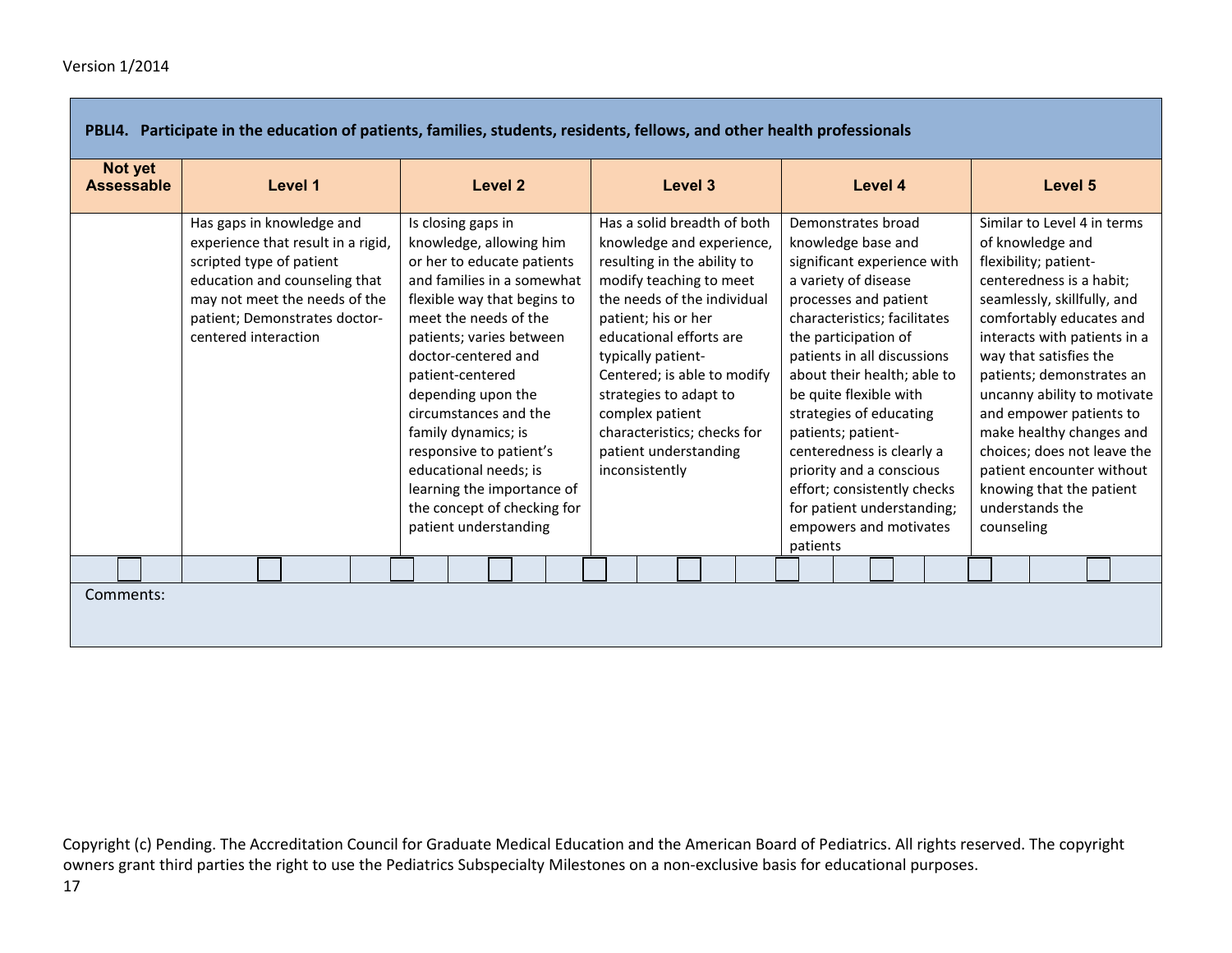| Not yet<br><b>Assessable</b> | Level 1                                                                                                                                                                                                                                                                                                                                     | Level 2                                                                                                                                                                                                                                                                                     | Level 3                                                                                                                                                                                                                                                                                                      | Level 4                                                                                                                                                                                                                                                                                                                | Level 5                                                                                                                                                                                                                                                                                                                                                                                                                                                  |
|------------------------------|---------------------------------------------------------------------------------------------------------------------------------------------------------------------------------------------------------------------------------------------------------------------------------------------------------------------------------------------|---------------------------------------------------------------------------------------------------------------------------------------------------------------------------------------------------------------------------------------------------------------------------------------------|--------------------------------------------------------------------------------------------------------------------------------------------------------------------------------------------------------------------------------------------------------------------------------------------------------------|------------------------------------------------------------------------------------------------------------------------------------------------------------------------------------------------------------------------------------------------------------------------------------------------------------------------|----------------------------------------------------------------------------------------------------------------------------------------------------------------------------------------------------------------------------------------------------------------------------------------------------------------------------------------------------------------------------------------------------------------------------------------------------------|
|                              | Has repeated lapses in<br>professional conduct wherein<br>responsibility to patients,<br>peers, and/or the program are<br>not met. These lapses may be<br>due to an apparent lack of<br>insight about the professional<br>role and expected behaviors or<br>other conditions or causes<br>(e.g., depression, substance<br>use, poor health) | Under conditions of stress<br>or fatigue, has<br>documented lapses in<br>professional conduct that<br>lead others to remind,<br>enforce, and resolve<br>conflicts; may have some<br>insight into behavior, but<br>an inability to modify<br>behavior when placed in<br>stressful situations | In nearly all circumstances,<br>conducts interactions with<br>a professional mindset,<br>sense of duty, and<br>accountability; has insight<br>into his or her own<br>behavior, as well as likely<br>triggers for professionalism<br>lapses, and is able to use<br>this information to remain<br>professional | Demonstrates an in-depth<br>understanding of<br>professionalism that allows<br>her to help other team<br>members and colleagues<br>with issues of<br>professionalism; is able to<br>identify potential triggers,<br>and uses this information<br>to prevent lapses in<br>conduct as part of her duty<br>to help others | Others look to this person<br>as a model of professional<br>conduct; has smooth<br>interactions with patients,<br>families, and peers;<br>maintains high ethical<br>standards across settings<br>and circumstances; has<br>excellent emotional<br>intelligence about human<br>behavior and insight into<br>self, and uses this<br>information to promote<br>and engage in professional<br>behavior as well as to<br>prevent lapses in others<br>and self |
|                              |                                                                                                                                                                                                                                                                                                                                             |                                                                                                                                                                                                                                                                                             |                                                                                                                                                                                                                                                                                                              |                                                                                                                                                                                                                                                                                                                        |                                                                                                                                                                                                                                                                                                                                                                                                                                                          |
| Comments:                    |                                                                                                                                                                                                                                                                                                                                             |                                                                                                                                                                                                                                                                                             |                                                                                                                                                                                                                                                                                                              |                                                                                                                                                                                                                                                                                                                        |                                                                                                                                                                                                                                                                                                                                                                                                                                                          |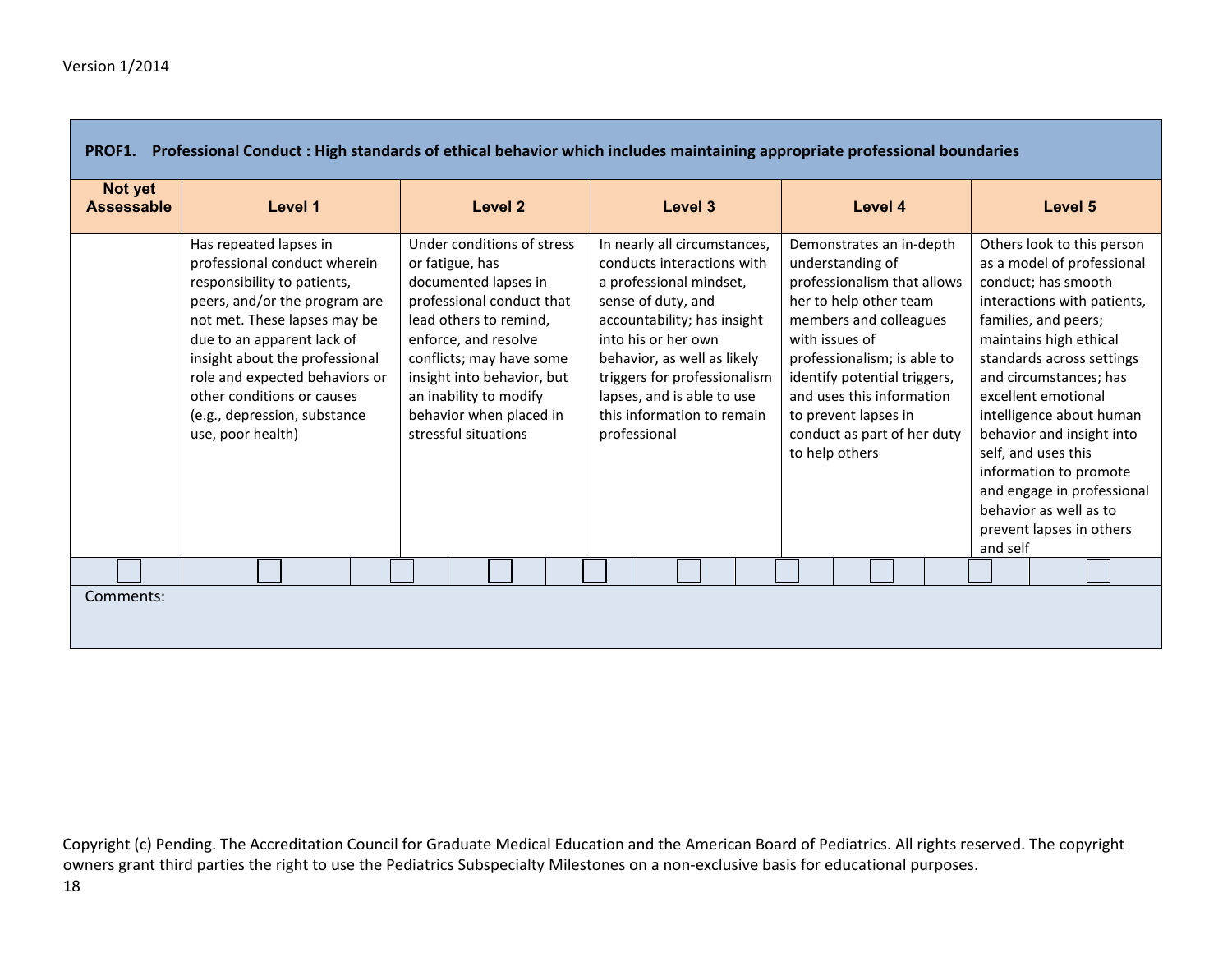| PROF2. Trustworthiness that makes colleagues feel secure when one is responsible for the care of patients |                                                                                                                                                                                                                                                                                                                                                                                                                                                                                          |                                                                                                                                                                                                                                                                                                                                                                                                                                                                                                                   |                                                                                                                                                                                                                                                                                                                                                   |                                                                                                                                                                                                                                                                                                                                                            |                                                                                                                                                                                                                                                                         |  |  |  |  |  |
|-----------------------------------------------------------------------------------------------------------|------------------------------------------------------------------------------------------------------------------------------------------------------------------------------------------------------------------------------------------------------------------------------------------------------------------------------------------------------------------------------------------------------------------------------------------------------------------------------------------|-------------------------------------------------------------------------------------------------------------------------------------------------------------------------------------------------------------------------------------------------------------------------------------------------------------------------------------------------------------------------------------------------------------------------------------------------------------------------------------------------------------------|---------------------------------------------------------------------------------------------------------------------------------------------------------------------------------------------------------------------------------------------------------------------------------------------------------------------------------------------------|------------------------------------------------------------------------------------------------------------------------------------------------------------------------------------------------------------------------------------------------------------------------------------------------------------------------------------------------------------|-------------------------------------------------------------------------------------------------------------------------------------------------------------------------------------------------------------------------------------------------------------------------|--|--|--|--|--|
| Not yet<br><b>Assessable</b>                                                                              | Level 1                                                                                                                                                                                                                                                                                                                                                                                                                                                                                  | <b>Level 2</b>                                                                                                                                                                                                                                                                                                                                                                                                                                                                                                    | Level 3                                                                                                                                                                                                                                                                                                                                           | Level 4                                                                                                                                                                                                                                                                                                                                                    | Level 5                                                                                                                                                                                                                                                                 |  |  |  |  |  |
|                                                                                                           | Has significant knowledge gaps<br>or is unaware of knowledge<br>gaps and demonstrates lapses<br>in data-gathering or in follow-<br>through of assigned tasks; may<br>misrepresent data (for a<br>number of reasons) or omit<br>important data, leaving others<br>uncertain as to the nature of<br>the learner's truthfulness or<br>awareness of the importance of<br>attention to detail and<br>accuracy; overt lack of truth-<br>telling is assessed in a<br>professionalism competency | Has a solid foundation in<br>knowledge and skill, but is<br>not always aware of or<br>seeks help when<br>confronted with<br>limitations; demonstrates<br>lapses in follow-up or<br>follow-through with tasks,<br>despite awareness of the<br>importance of these tasks;<br>follow-through can be<br>partial, but limited due to<br>inconsistency or yielding to<br>barriers; when such<br>barriers are experienced,<br>no escalation occurs (such<br>as notifying others or<br>pursuing alternative<br>solutions) | Has a solid foundation in<br>knowledge and skill with<br>realistic insight into limits<br>with responsive help<br>seeking; data-gathering is<br>complete with<br>consideration of<br>anticipated patient care<br>needs, and careful<br>consideration of high-risk<br>conditions first and<br>foremost; requires little<br>prompting for follow-up | Has a broad scope of<br>knowledge and skill and<br>assumes full responsibility<br>for all aspects of patient<br>care, anticipating problems<br>and demonstrating<br>vigilance in all aspects of<br>management; pursues<br>answers to questions, and<br>communications include<br>open, transparent<br>expression of uncertainty<br>and limits of knowledge | Same as Level 4, but any<br>uncertainty brings about<br>rigorous search for<br>answers and conscientious<br>and ongoing review of<br>information to address the<br>evolution of change; may<br>seek the help of a master<br>in addition to primary<br>source literature |  |  |  |  |  |
|                                                                                                           | Example:<br>A learner calls his supervisor at<br>home to present a patient that<br>he admitted. Key laboratory<br>results are missing in the<br>presentation and the supervisor<br>requests that the learner seek<br>this critical information and<br>report back. Several hours later<br>on rounds, the individual is                                                                                                                                                                   | Example:<br>On hand-over of patients<br>from the day team to the<br>night team, several tasks<br>are identified as needing<br>follow-up or completion<br>during the next shift. The<br>following day, when the<br>service is handed back over<br>to the original learner,                                                                                                                                                                                                                                         | Example:<br>Presentation of a patient<br>consultation is done in a<br>comprehensive manner,<br>without the need for<br>prompting. Questions<br>posed by the learner allow<br>the consultant to<br>appreciate the learner's<br>understanding of the                                                                                                | Example:<br>An individual possesses the<br>KSA to lead the team on<br>rounds, asking for<br>pertinent data not<br>presented by other team<br>members (assertive<br>inquiry). Constant review<br>and vigilance of patient<br>status uncovers                                                                                                                | Example:<br>This is the practitioner who<br>leaves no stone unturned.<br>Colleagues are confident<br>when handing-off a patient<br>that he will receive<br>exemplary care. In fact,<br>when there is a complex<br>patient, colleagues are<br>relieved when this         |  |  |  |  |  |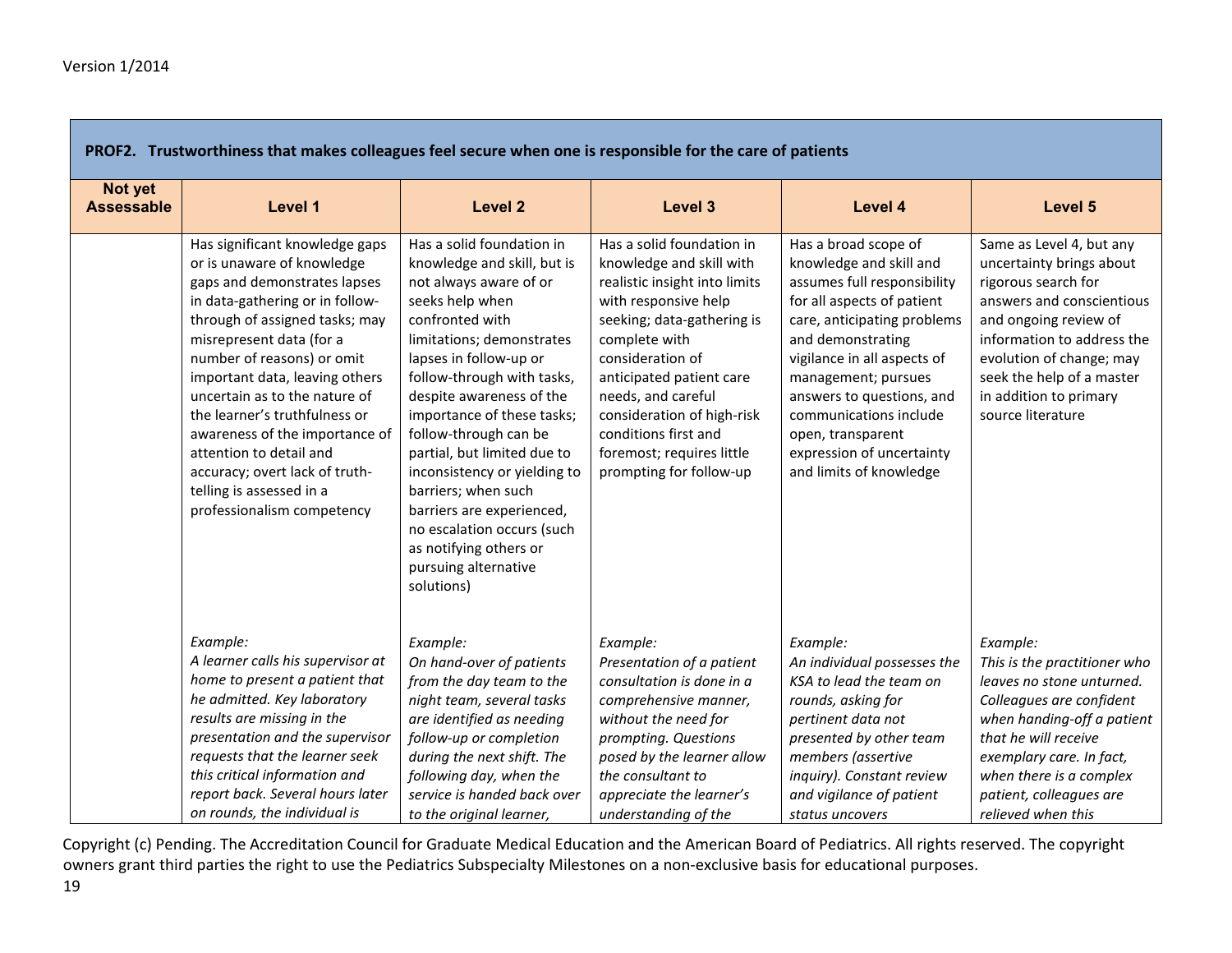| Version 1/2014 |  |
|----------------|--|
|----------------|--|

|           | again questioned about the<br>laboratory values, and reports<br>that the results are normal, but<br>is unable to locate those results<br>in his paperwork.<br>$D-2, C-1, T-2$<br>KSA= Knowledge, skills &<br>attitudes<br>D= Discernment<br>C= Conscientiousness<br>T= Truth telling<br>Number refers to | several of these tasks were<br>either incomplete or not<br>completed as specified in<br>the signed-out. When<br>questioned about these<br>tasks, the night-float<br>individual indicated that<br>things were busy, he<br>forgot, or gives another<br>excuse indicating an<br>awareness of the<br>expectation but failure to<br>complete the tasks. KSA-3,<br>$D-2, C-3$ | disease process and the<br>individual's awareness of<br>gaps in his knowledge.<br>Careful attention to detail<br>and accuracy are evident in<br>the history and physical<br>examination that is<br>presented. The next day,<br>the service is busy and the<br>learner needs reminding to<br>re-check the send-out labs.<br>KSA-3, D-3, C-3 | unexplained findings on<br>laboratory or physical<br>examination. Findings are<br>reported to supervisors as<br>change with un-identified<br>meaning (and potential<br>concern). KSA-4, D-4, T-4 | practitioner is on-call<br>because he typically invests<br>much time and energy in<br>searching for needed<br>answers and meticulously<br>reports back on all<br>important developments.<br>KSA-4, D-4, C-4, T-4 |
|-----------|----------------------------------------------------------------------------------------------------------------------------------------------------------------------------------------------------------------------------------------------------------------------------------------------------------|-------------------------------------------------------------------------------------------------------------------------------------------------------------------------------------------------------------------------------------------------------------------------------------------------------------------------------------------------------------------------|--------------------------------------------------------------------------------------------------------------------------------------------------------------------------------------------------------------------------------------------------------------------------------------------------------------------------------------------|--------------------------------------------------------------------------------------------------------------------------------------------------------------------------------------------------|------------------------------------------------------------------------------------------------------------------------------------------------------------------------------------------------------------------|
|           | performance level (1-5)                                                                                                                                                                                                                                                                                  |                                                                                                                                                                                                                                                                                                                                                                         |                                                                                                                                                                                                                                                                                                                                            |                                                                                                                                                                                                  |                                                                                                                                                                                                                  |
|           |                                                                                                                                                                                                                                                                                                          |                                                                                                                                                                                                                                                                                                                                                                         |                                                                                                                                                                                                                                                                                                                                            |                                                                                                                                                                                                  |                                                                                                                                                                                                                  |
| Comments: |                                                                                                                                                                                                                                                                                                          |                                                                                                                                                                                                                                                                                                                                                                         |                                                                                                                                                                                                                                                                                                                                            |                                                                                                                                                                                                  |                                                                                                                                                                                                                  |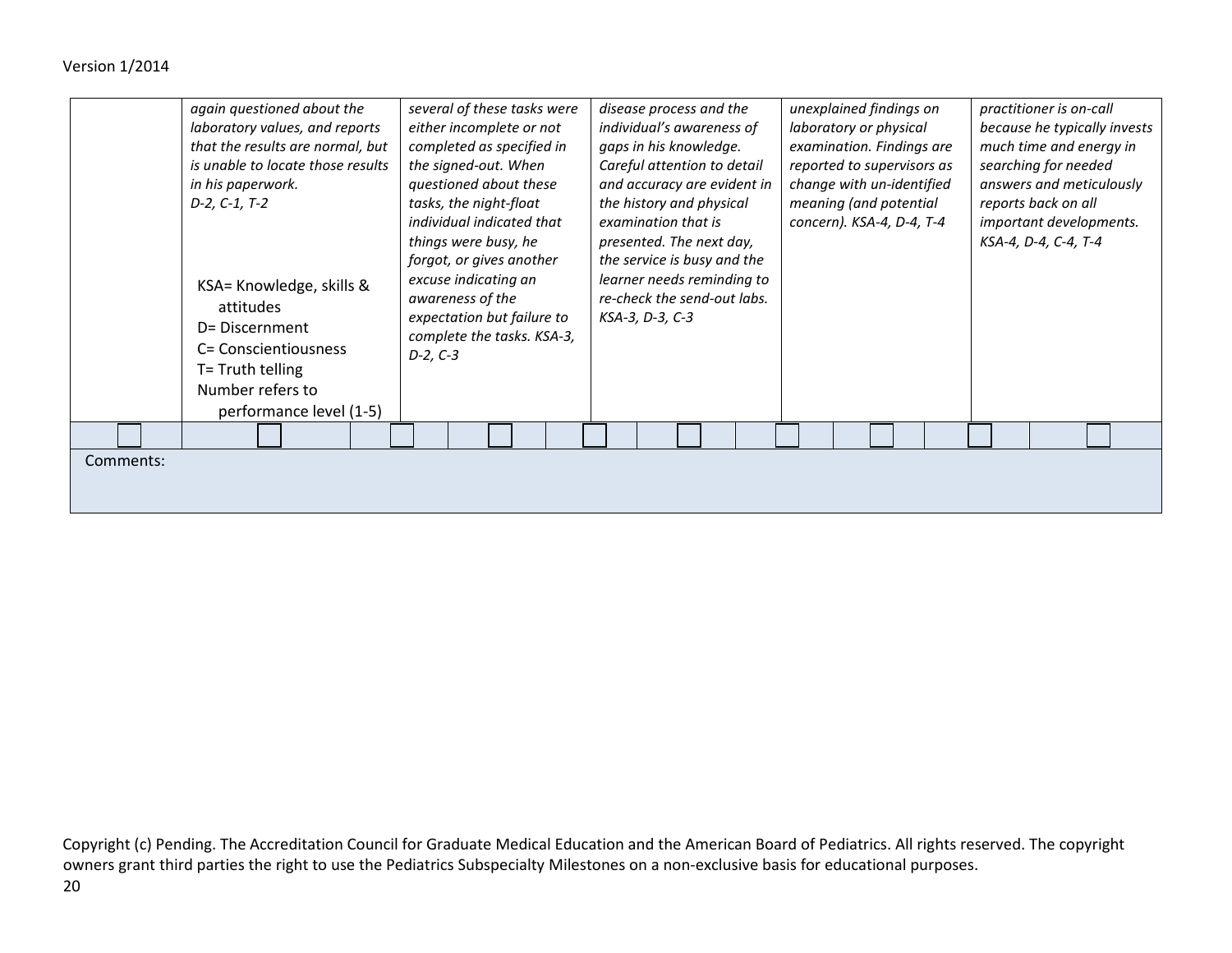#### **PROF3. Provide leadership skills that enhance team functioning, the learning environment, and/or the health care delivery system/environment with the ultimate intent of improving care of patients**

| Not yet<br><b>Assessable</b> | Level 1                                                                                                                                                                                                                                                                                                                                                                                                                                                                                             | <b>Level 2</b>                                                                                                                                                                                                                                                                                                                                                                                                                                                                                                                                                                                                                    | Level 3                                                                                                                                                                                                                                                                                                                                                                                                                                                                                                                                                                                                                                                        | Level 4                                                                                                                                                                                                                                                                                                                                                                                                                                                                                                                                                                                                                                       | Level 5                                                                                                                                                                                                                                                                                                                                                                                                                                                                                                                                                                                                     |
|------------------------------|-----------------------------------------------------------------------------------------------------------------------------------------------------------------------------------------------------------------------------------------------------------------------------------------------------------------------------------------------------------------------------------------------------------------------------------------------------------------------------------------------------|-----------------------------------------------------------------------------------------------------------------------------------------------------------------------------------------------------------------------------------------------------------------------------------------------------------------------------------------------------------------------------------------------------------------------------------------------------------------------------------------------------------------------------------------------------------------------------------------------------------------------------------|----------------------------------------------------------------------------------------------------------------------------------------------------------------------------------------------------------------------------------------------------------------------------------------------------------------------------------------------------------------------------------------------------------------------------------------------------------------------------------------------------------------------------------------------------------------------------------------------------------------------------------------------------------------|-----------------------------------------------------------------------------------------------------------------------------------------------------------------------------------------------------------------------------------------------------------------------------------------------------------------------------------------------------------------------------------------------------------------------------------------------------------------------------------------------------------------------------------------------------------------------------------------------------------------------------------------------|-------------------------------------------------------------------------------------------------------------------------------------------------------------------------------------------------------------------------------------------------------------------------------------------------------------------------------------------------------------------------------------------------------------------------------------------------------------------------------------------------------------------------------------------------------------------------------------------------------------|
|                              | Does not define/clarify roles<br>and expectations for team<br>members; team<br>management is disorganized<br>and inefficient; interacts with<br>supervisor(s) in an unfocused<br>and indecisive manner; open<br>communication is not<br>encouraged within the team;<br>team members are not given<br>ownership or engaged in<br>decision-making; manages by<br>mandate; unable to advocate<br>effectively for the team with<br>faculty members, staff<br>members, families, patients,<br>and others | Interactions suggest that<br>there are roles and<br>expectations for team<br>members, but these are not<br>explicitly defined; manages<br>the team in a somewhat<br>organized manner; interacts<br>with supervisor(s) in a<br>somewhat focused, but<br>poorly decisive manner;<br>begins to encourage open<br>communication within the<br>team; sometimes engages<br>team members in decision-<br>making processes; manages<br>most often through<br>direction, with some effort<br>towards consensus building;<br>attempts to advocate for the<br>team with faculty members,<br>staff members, families,<br>patients, and others | Provides some explicit<br>definition to roles and<br>expectations for team<br>members; manages the<br>team in an organized<br>manner; interactions with<br>supervisor(s) are focused<br>and decisive in most<br>cases; open communication<br>within the team is routinely<br>encouraged; team<br>members are routinely<br>engaged in decision-making<br>and are given some<br>ownership in care; usually<br>manages through<br>consensus-building and<br>empowerment of others,<br>but sometimes reverts to<br>being directive; advocates<br>somewhat effectively for<br>the team with faculty<br>members, staff members,<br>families, patients, and<br>others | Routinely clarifies roles<br>and expectations for team<br>members; manages the<br>team in an organized<br>and fairly efficient manner;<br>interactions with<br>supervisor(s) are focused<br>and decisive; creates a<br>foundation of open<br>communication within the<br>team; team members are<br>expected to engage in<br>decision-making and are<br>encouraged to take<br>ownership in care; utilizes<br>a consensus-building<br>process and empowerment<br>of others, only in rare<br>instances becoming<br>directive; advocates<br>effectively for the team<br>with faculty members, staff<br>members, families,<br>patients, and others | Routinely clarifies roles<br>and expectations for team<br>members; team<br>management is organized<br>and efficient; interacts<br>with supervisor(s) in a<br>focused and decisive<br>manner; creates a strong<br>sense of open<br>communication within the<br>team; team members<br>routinely engage in<br>decision-making and are<br>expected to take<br>ownership in care;<br>consensus-building and<br>empowerment are the<br>norm; proactively and<br>effectively advocates for<br>the team with faculty<br>members, staff members,<br>families, patients, and<br>others; inspires others to<br>perform |
| Comments:                    |                                                                                                                                                                                                                                                                                                                                                                                                                                                                                                     |                                                                                                                                                                                                                                                                                                                                                                                                                                                                                                                                                                                                                                   |                                                                                                                                                                                                                                                                                                                                                                                                                                                                                                                                                                                                                                                                |                                                                                                                                                                                                                                                                                                                                                                                                                                                                                                                                                                                                                                               |                                                                                                                                                                                                                                                                                                                                                                                                                                                                                                                                                                                                             |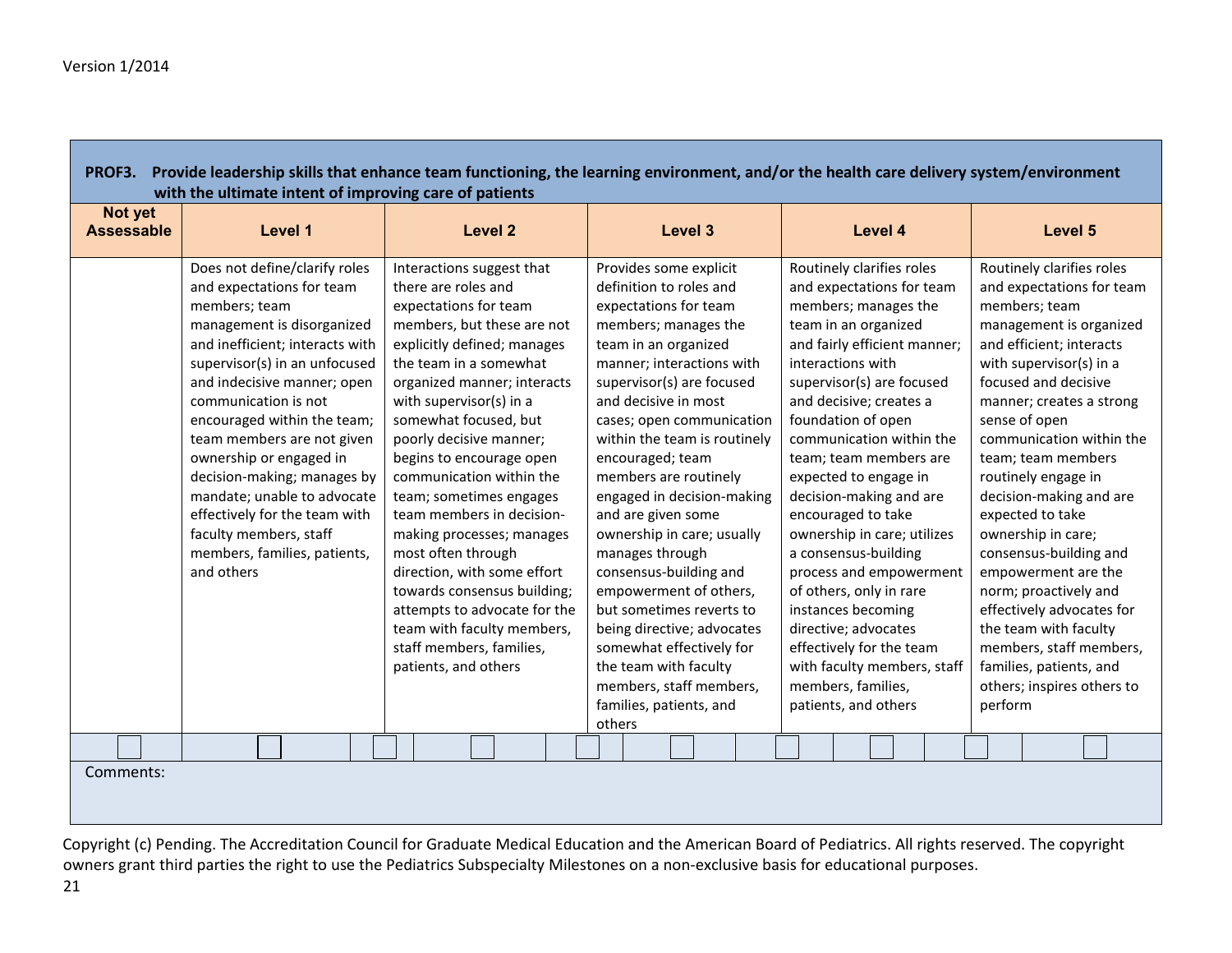| Not yet<br><b>Assessable</b> | Level 1                           | <b>Level 2</b>                | Level 3                      | Level 4                       | Level 5                      |
|------------------------------|-----------------------------------|-------------------------------|------------------------------|-------------------------------|------------------------------|
|                              | Feels overwhelmed and             | Recognizes uncertainty and    | Anticipates and focuses on   | Anticipates that              | Is aware of and keeps own    |
|                              | inadequate when faced with        | feels tension/pressure        | uncertainty, looking for     | uncertainty at the time of    | risk aversion or risk-taking |
|                              | uncertainty or ambiguity;         | from not knowing or           | resolution by seeking        | diagnostic deliberation will  | position in check; seeks to  |
|                              | communications with               | knowing with limited          | additional information;      | be likely; uses such          | understand patient/family    |
|                              | patients/families and             | control of outcomes;          | aims to inform the patient   | uncertainty or larger         | goals for health and their   |
|                              | development of therapeutic        | explains situation to the     | of the more optimal          | ambiguity as a                | capacity to achieve those    |
|                              | plan are rigid and authoritarian, | patient in framework most     | outcome(s), framed by        | prompt/motivation to seek     | goals, given the uncertain   |
|                              | with assumption that the          | familiar to the physician,    | physician goals; does not    | information or                | treatment options;           |
|                              | patient can manage                | rather than framing it with   | manage overall balance of    | understanding of unknown      | engages in discussion with   |
|                              | information and participate in    | terms, graphics, or           | patient/family uncertainty   | (to self or world); balances  | high sensitivity towards     |
|                              | decision-making; patient/family   | analogies familiar to the     | with quality of life, need   | delivery of diagnosis with    | numeracy, emphasizing        |
|                              | numeracy presumed; seeks          | patient; seeks rules and      | for hope, and ability to     | hope, information, and        | patient/family control of    |
|                              | only self or self-available       | statistics and feels          | adhere to therapeutic        | exploration of individual     | choices with initial plan    |
|                              | resources to manage response      | compelled to transfer all     | plan; focuses on own risk    | patient goals; works          | development and ongoing      |
|                              | to this uncertainty, resulting in | information to the patient    | management position for a    | through concepts of risk      | information sharing          |
|                              | a response characterized by       | immediately, regardless of    | given problem and does       | versus hope using             | through changes as           |
|                              | their (individual) preexisting    | patient readiness, patient    | not suggest that more or     | conceptual framework that     | knowledge and patient        |
|                              | state of risk aversion or risk    | goals, and patient ability to | less risk taking (different  | includes cost (e.g.,          | health status evolve;        |
|                              | taking; does not regard patient   | manage information            | from physician's position)   | suffering, lifestyle changes, | remains flexible and         |
|                              | need for hope; feels compelled    |                               | could be chosen; still seeks | financial) versus benefit,    | committed to engagement      |
|                              | to make sure that patients        |                               | patient/parent recitation    | framed by patient health      | with the patient/family      |
|                              | understand full potential for     |                               | of uncertainty/morbidity     | care goals; expresses         | throughout the patient's     |
|                              | negative outcome                  |                               | as proof that                | openness to patient           | illness, serving as a        |
|                              | (defensive/protective of          |                               | patient/family understands   | position and patient          | resource to gather           |
|                              | physician)                        |                               | the uncertainty; has an      | uncertainty about his or      | information so that degree   |
|                              |                                   |                               | unresolved balance of        | her position and response     | of uncertainty is            |
|                              |                                   |                               | expectations with            |                               | minimized; openly and        |
|                              |                                   |                               | physician expectations       |                               | comfortably discusses        |
|                              |                                   |                               | taking precedence            |                               | strategies and outcomes      |

**PROF4. The capacity to accept that ambiguity is part of clinical medicine and to recognize the need for and to utilize appropriate resources in dealing with uncertainty**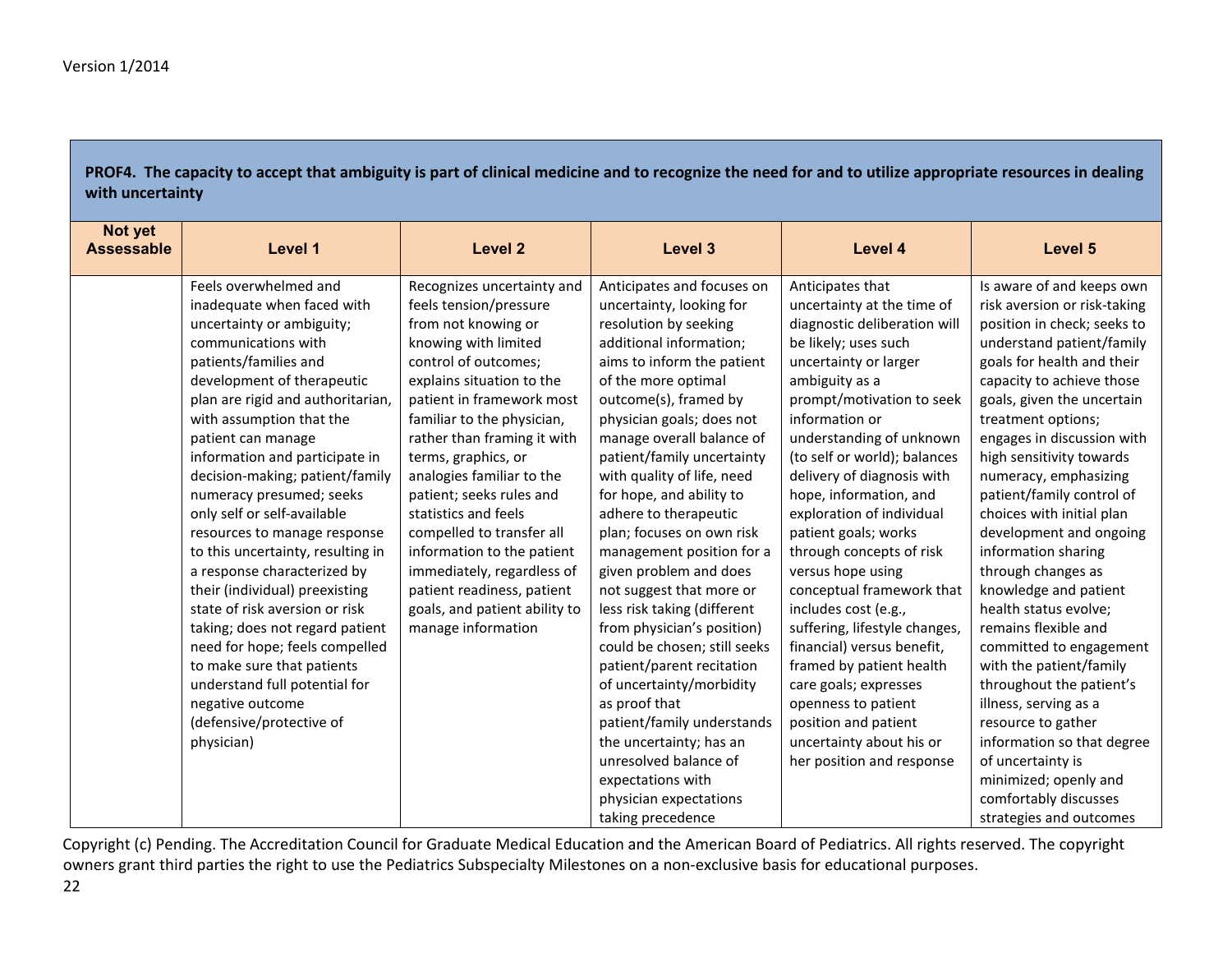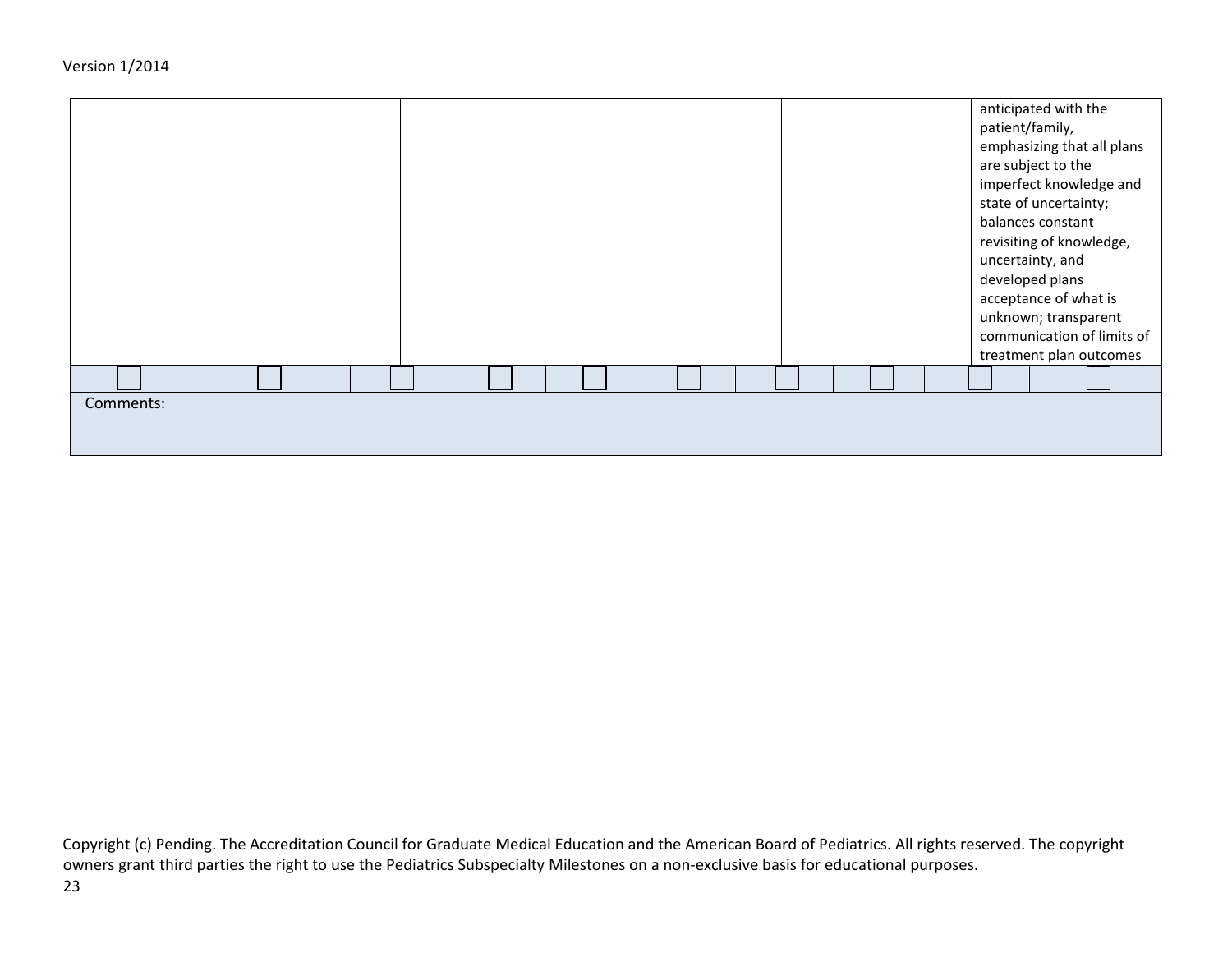| ICS1. Communicate effectively with physicians, other health professionals, and health-related agencies<br>Not yet |                                                                                                                                                                                                                                                         |                                                                                                                                                                                                             |                                                                                                                                                                                                                                                                                                                    |                                                                                                                                                                                                                                                                                                                     |                                                                                                                                                                                                                                                                                                                                           |  |  |  |  |  |  |  |  |
|-------------------------------------------------------------------------------------------------------------------|---------------------------------------------------------------------------------------------------------------------------------------------------------------------------------------------------------------------------------------------------------|-------------------------------------------------------------------------------------------------------------------------------------------------------------------------------------------------------------|--------------------------------------------------------------------------------------------------------------------------------------------------------------------------------------------------------------------------------------------------------------------------------------------------------------------|---------------------------------------------------------------------------------------------------------------------------------------------------------------------------------------------------------------------------------------------------------------------------------------------------------------------|-------------------------------------------------------------------------------------------------------------------------------------------------------------------------------------------------------------------------------------------------------------------------------------------------------------------------------------------|--|--|--|--|--|--|--|--|
| <b>Assessable</b>                                                                                                 | Level 1                                                                                                                                                                                                                                                 | Level 2                                                                                                                                                                                                     | Level 3                                                                                                                                                                                                                                                                                                            | Level 4                                                                                                                                                                                                                                                                                                             | Level 5                                                                                                                                                                                                                                                                                                                                   |  |  |  |  |  |  |  |  |
|                                                                                                                   | Demonstrates a rigid, rules-<br>based recitation of facts; often<br>communicates from a template<br>or prompt; communication<br>does not change based on<br>context, audience, or situation;<br>not aware of the social purpose<br>of the communication | Begins to understand the<br>purpose of the<br>communication and at<br>times adjusts length to<br>context, as appropriate;<br>however, will often still err<br>on the side of inclusion of<br>excess details | Successfully tailors<br>communication strategy<br>and message to the<br>audience, purpose, and<br>context in most situations;<br>fully aware of the purpose<br>of the communication; can<br>efficiently tell a story and<br>effectively make an<br>argument; beginning to<br>improvise in unfamiliar<br>situations | Uses the appropriate<br>strategy for<br>communication; distills<br>complex cases into<br>succinct summaries<br>tailored to audience,<br>purpose, and context; can<br>improvise and has<br>expanded strategies for<br>dealing with difficult<br>communication scenarios<br>(e.g., an inter-professional<br>conflict) | Master of improvisation in<br>any new or difficult<br>communication scenario;<br>recognized as a highly<br>effective public speaker;<br>intuitively develops<br>strategies for tailoring<br>message to context to gain<br>maximum effect; is sought<br>out as a role model for<br>difficult conversations and<br>mediator of disagreement |  |  |  |  |  |  |  |  |
|                                                                                                                   |                                                                                                                                                                                                                                                         |                                                                                                                                                                                                             |                                                                                                                                                                                                                                                                                                                    |                                                                                                                                                                                                                                                                                                                     |                                                                                                                                                                                                                                                                                                                                           |  |  |  |  |  |  |  |  |
| Comments:                                                                                                         |                                                                                                                                                                                                                                                         |                                                                                                                                                                                                             |                                                                                                                                                                                                                                                                                                                    |                                                                                                                                                                                                                                                                                                                     |                                                                                                                                                                                                                                                                                                                                           |  |  |  |  |  |  |  |  |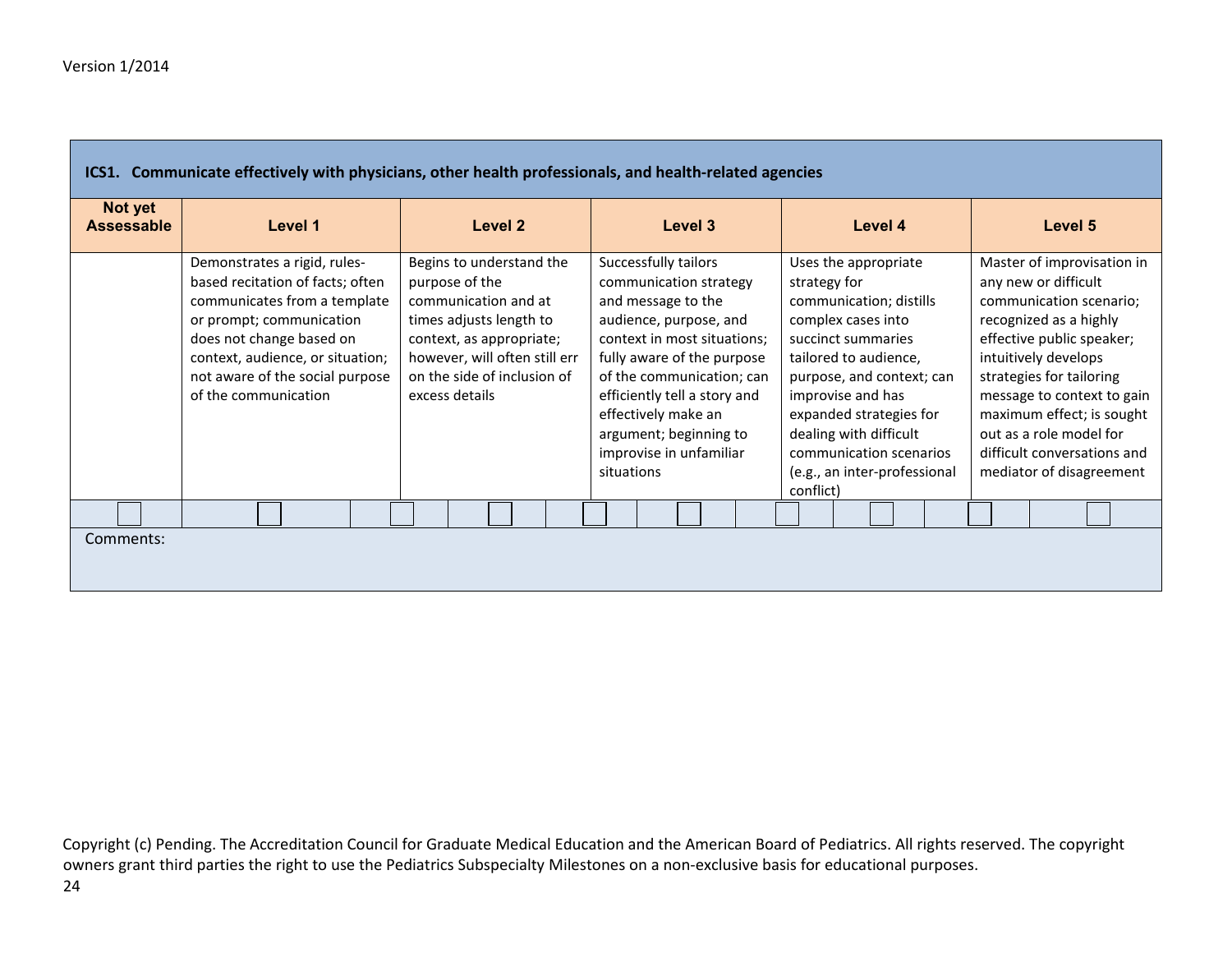| ICS2. Work effectively as a member or leader of a health care team or other professional group                                                                                                                                                                                                                                                                        |                                                                                                                                                                                                                                                                                                                                                                                                                                                                                        |                                                                                                                                                                                                                                                                                                                                                                                                                                                                                                                    |                                                                                                                                                                                                                                                                                                                                                                                                                                                                                                                                                 |                                                                                                                                                                                                                                                                                                                |  |  |  |  |  |  |  |  |
|-----------------------------------------------------------------------------------------------------------------------------------------------------------------------------------------------------------------------------------------------------------------------------------------------------------------------------------------------------------------------|----------------------------------------------------------------------------------------------------------------------------------------------------------------------------------------------------------------------------------------------------------------------------------------------------------------------------------------------------------------------------------------------------------------------------------------------------------------------------------------|--------------------------------------------------------------------------------------------------------------------------------------------------------------------------------------------------------------------------------------------------------------------------------------------------------------------------------------------------------------------------------------------------------------------------------------------------------------------------------------------------------------------|-------------------------------------------------------------------------------------------------------------------------------------------------------------------------------------------------------------------------------------------------------------------------------------------------------------------------------------------------------------------------------------------------------------------------------------------------------------------------------------------------------------------------------------------------|----------------------------------------------------------------------------------------------------------------------------------------------------------------------------------------------------------------------------------------------------------------------------------------------------------------|--|--|--|--|--|--|--|--|
| Not yet<br><b>Assessable</b><br>Level 1                                                                                                                                                                                                                                                                                                                               | Level 2                                                                                                                                                                                                                                                                                                                                                                                                                                                                                | Level 3                                                                                                                                                                                                                                                                                                                                                                                                                                                                                                            | Level 4                                                                                                                                                                                                                                                                                                                                                                                                                                                                                                                                         | Level 5                                                                                                                                                                                                                                                                                                        |  |  |  |  |  |  |  |  |
| Limited participation in team<br>discussion; passively follows<br>the lead of others on the team;<br>little initiative to interact with<br>team members; more self-<br>centered in approach to work<br>with a focus on one's own<br>performance; little awareness<br>of one's own needs and<br>abilities; limited<br>acknowledgment of the<br>contributions of others | Demonstrates an<br>understanding of the roles<br>of various team members<br>by interacting with<br>appropriate team<br>members to accomplish<br>assignments; actively<br>works to integrate herself<br>into team function and<br>meet or exceed the<br>expectations of her given<br>role; in general, works<br>towards achieving team<br>goals, but may put<br>personal goals related to<br>professional identity<br>development (e.g.,<br>recognition) above pursuit<br>of team goals | Identifies him or herself<br>and is seen by others as an<br>integral part of the team;<br>seeks to learn the<br>individual capabilities of<br>each fellow team member<br>and will offer coaching and<br>performance<br>improvement as needed;<br>will adapt and shift roles<br>and responsibilities as<br>needed to adjust to<br>changes to achieve team<br>goals; communication is bi-<br>directional with<br>verification of<br>understanding of the<br>message sent and the<br>message received in all<br>cases | Initiates problem-solving,<br>frequently provides<br>feedback to other team<br>members, and takes<br>personal responsibility for<br>the outcomes of the<br>team's work; actively seeks<br>feedback and initiates<br>adaptations to help the<br>team function more<br>effectively in changing<br>environments; engages<br>in closed loop<br>communication in all cases<br>to ensure that the correct<br>message is understood by<br>all: seeks out and takes on<br>leadership roles in areas of<br>expertise and makes sure<br>the job gets done | Goals of the team<br>supersede any personal<br>goals, resulting in the<br>ability to seamlessly<br>assume the role of leader<br>or follower, as needed;<br>creates a high-functioning<br>team de novo or joins a<br>poorly functioning team<br>and facilitates<br>improvement, such that<br>team goals are met |  |  |  |  |  |  |  |  |
| Comments:                                                                                                                                                                                                                                                                                                                                                             |                                                                                                                                                                                                                                                                                                                                                                                                                                                                                        |                                                                                                                                                                                                                                                                                                                                                                                                                                                                                                                    |                                                                                                                                                                                                                                                                                                                                                                                                                                                                                                                                                 |                                                                                                                                                                                                                                                                                                                |  |  |  |  |  |  |  |  |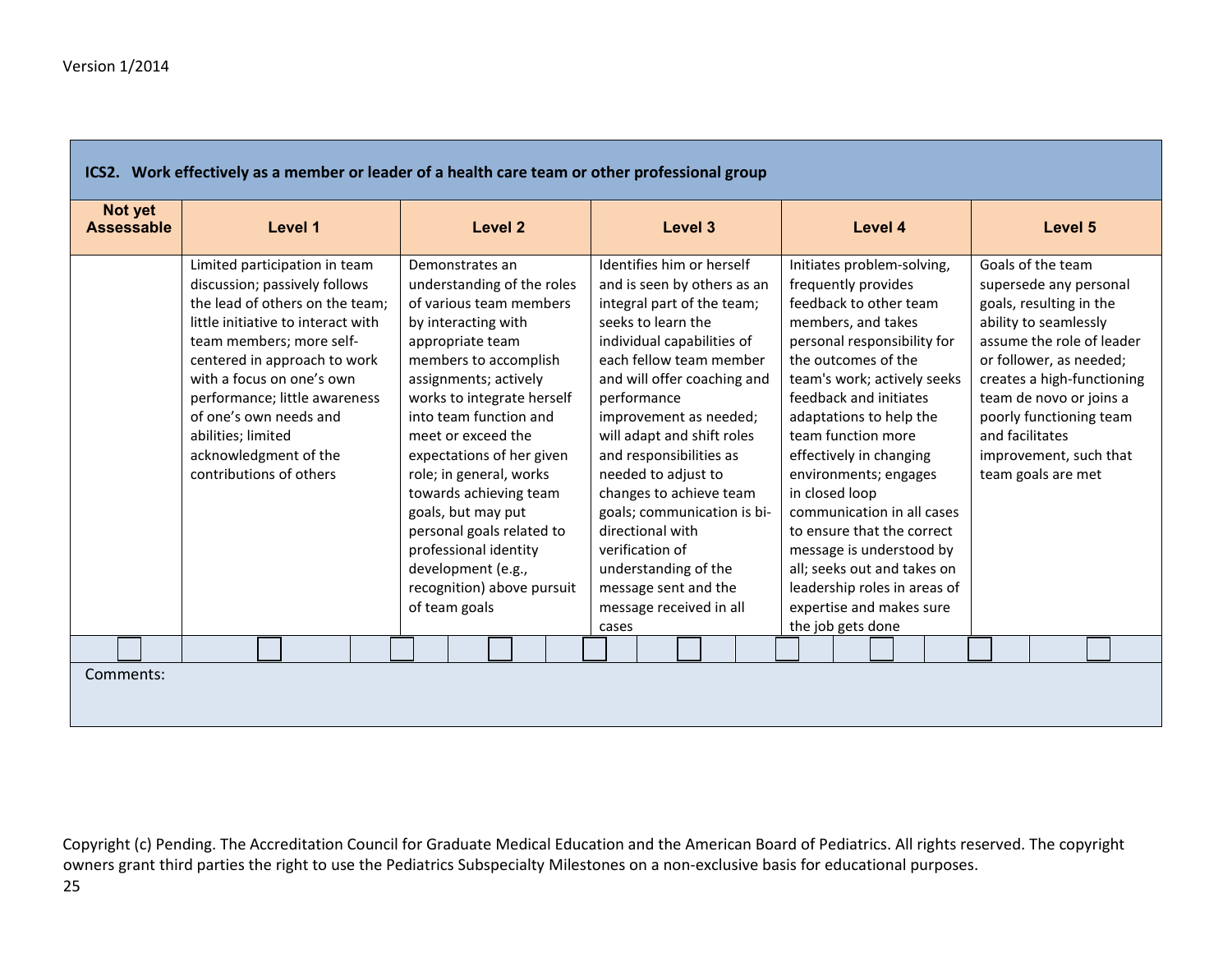| ICS3. Act in a consultative role to other physicians and health professionals |                                                                                                                                                                                                                                                                                                                                                                                                    |         |  |                                                                                                                                                                                                                                                                                                                                                                                                                                                                                                                                                                                                                                                             |  |  |  |         |                                                                                                                                                                                                                                                                                                                                                                                                                                                                                                                                                                                                                                                        |  |  |  |                                                   |                                                                                                                                                                                                                                                                                                                                                                                                                                                                                                                                                             |                                                                                                                                                                                                                                                                                                                                                                                  |  |  |  |  |
|-------------------------------------------------------------------------------|----------------------------------------------------------------------------------------------------------------------------------------------------------------------------------------------------------------------------------------------------------------------------------------------------------------------------------------------------------------------------------------------------|---------|--|-------------------------------------------------------------------------------------------------------------------------------------------------------------------------------------------------------------------------------------------------------------------------------------------------------------------------------------------------------------------------------------------------------------------------------------------------------------------------------------------------------------------------------------------------------------------------------------------------------------------------------------------------------------|--|--|--|---------|--------------------------------------------------------------------------------------------------------------------------------------------------------------------------------------------------------------------------------------------------------------------------------------------------------------------------------------------------------------------------------------------------------------------------------------------------------------------------------------------------------------------------------------------------------------------------------------------------------------------------------------------------------|--|--|--|---------------------------------------------------|-------------------------------------------------------------------------------------------------------------------------------------------------------------------------------------------------------------------------------------------------------------------------------------------------------------------------------------------------------------------------------------------------------------------------------------------------------------------------------------------------------------------------------------------------------------|----------------------------------------------------------------------------------------------------------------------------------------------------------------------------------------------------------------------------------------------------------------------------------------------------------------------------------------------------------------------------------|--|--|--|--|
| Not yet<br>Assessable                                                         |                                                                                                                                                                                                                                                                                                                                                                                                    | Level 1 |  | Level <sub>2</sub>                                                                                                                                                                                                                                                                                                                                                                                                                                                                                                                                                                                                                                          |  |  |  | Level 3 |                                                                                                                                                                                                                                                                                                                                                                                                                                                                                                                                                                                                                                                        |  |  |  | Level 4                                           | Level 5                                                                                                                                                                                                                                                                                                                                                                                                                                                                                                                                                     |                                                                                                                                                                                                                                                                                                                                                                                  |  |  |  |  |
|                                                                               | Actively participates as a<br>member of the consultation<br>team and can accurately gather<br>and present the patients'<br>history and physical findings,<br>scribe recommendations, and<br>document them in the medical<br>record; lack of discipline-<br>specific knowledge limits ability<br>to focus the data gathering and<br>presentation to those details<br>relevant to the question asked |         |  | Identifies self as a member<br>of the consultation team;<br>can accurately gather and<br>present the patient's<br>history and physical<br>findings with a focus on<br>those details pertinent to<br>the question asked;<br>demonstrates increased<br>discipline-specific<br>knowledge and an ability<br>to filter and prioritize<br>information that lead to a<br>more focused (although<br>not comprehensive),<br>differential, realistic<br>working diagnosis; makes<br>more specific<br>recommendations; and<br>more succinct<br>documentation; takes<br>more "ownership" of the<br>patients' outcomes during<br>follow-up of initial<br>recommendations |  |  |  |         | Identifies self as an integral<br>member of the<br>consultation team based<br>on advanced knowledge<br>and skills in specific areas<br>tempered by recognition of<br>limitations in others,<br>leading to pursuit of new<br>knowledge; independently<br>assesses and confirms<br>data; combination of past<br>experience and ability to<br>use information<br>technology to seek new<br>knowledge allows for<br>recommendations that are<br>consistent with best<br>practice; develops good<br>relationships with referring<br>providers, but may not<br>encourage the<br>bidirectional feedback that<br>makes the relationship<br>truly collaborative |  |  |  | experience that<br>behavior and clear<br>on which | Identifies self as an expert<br>in his or her discipline<br>based on advanced<br>knowledge and vast<br>manifest as intuitive<br>clinical reasoning that is<br>succinctly communicated<br>to answer the specific<br>questions asked; this<br>drives life-long learning<br>communication of the<br>strength of the evidence<br>recommendations are<br>based; develops and<br>maintains a collaborative<br>relationship with the<br>referring providers that<br>maximizes adherence to<br>recommendations and<br>supports continuous<br>bidirectional feedback | Identified by self and<br>others as a master clinician<br>who effectively and<br>efficiently lends a practical<br>wisdom to consultation;<br>answers to all but the most<br>difficult diagnostic<br>dilemmas are intuitive,<br>leaving most mental<br>energy available for<br>reinvestment in ongoing<br>clinical, educational,<br>and/or research<br>contributions to the field |  |  |  |  |
| Comments:                                                                     |                                                                                                                                                                                                                                                                                                                                                                                                    |         |  |                                                                                                                                                                                                                                                                                                                                                                                                                                                                                                                                                                                                                                                             |  |  |  |         |                                                                                                                                                                                                                                                                                                                                                                                                                                                                                                                                                                                                                                                        |  |  |  |                                                   |                                                                                                                                                                                                                                                                                                                                                                                                                                                                                                                                                             |                                                                                                                                                                                                                                                                                                                                                                                  |  |  |  |  |